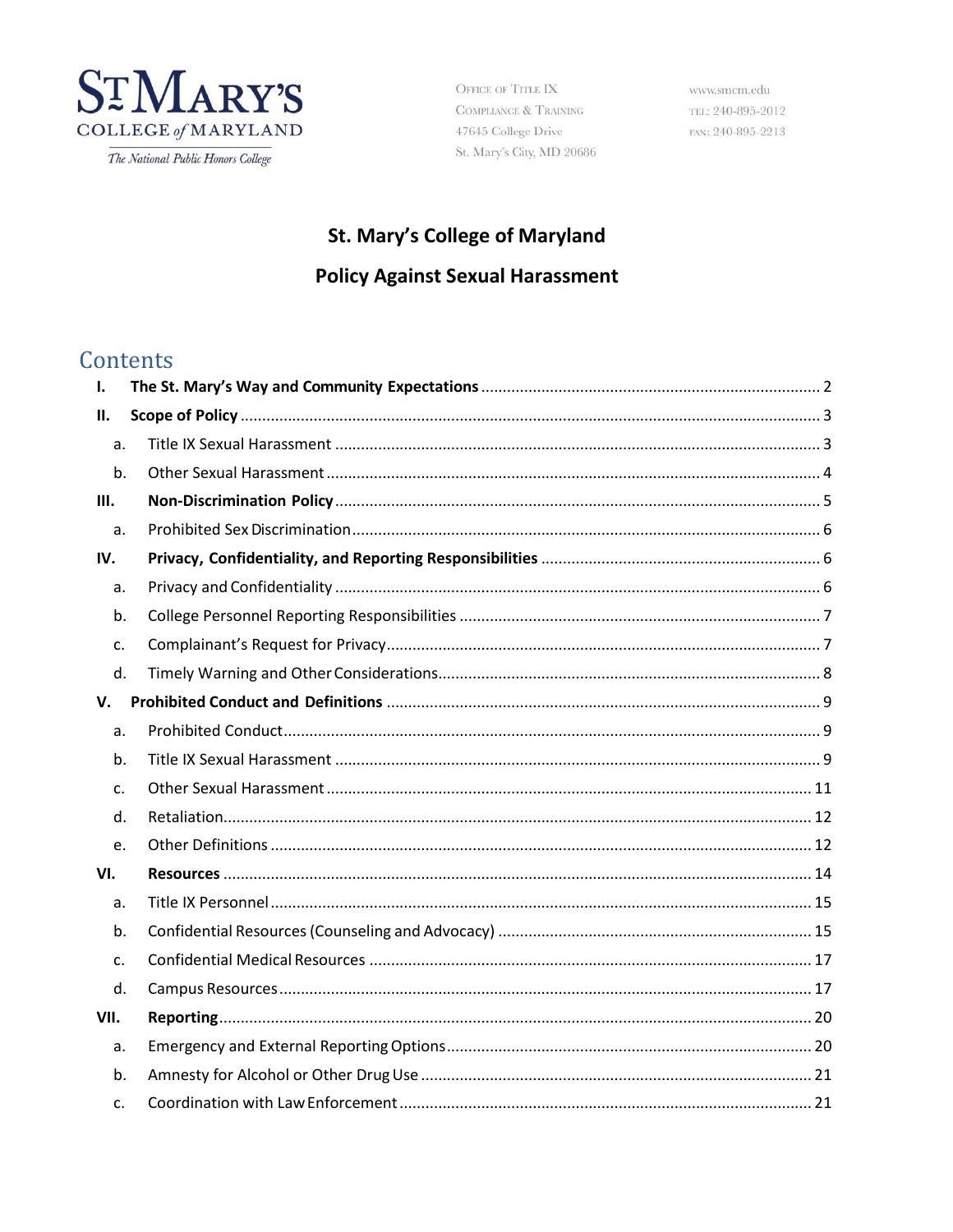| d.    |  |
|-------|--|
| e.    |  |
| VIII. |  |
| a.    |  |
| b.    |  |
| c.    |  |
| IX.   |  |
| a.    |  |
| Х.    |  |
| XI.   |  |
| XII.  |  |
| XIII. |  |

# <span id="page-1-0"></span>I. The St. Mary's Way and Community Expectations

As stated in the St. Mary's Way, St. Mary's College of Maryland (hereafter referred to as either "the College" or "SMCM") is an aspirational place *"where people foster relationships based upon mutual respect, honesty, integrity, and trust."* As such, the College is committed to providing an educational, living and working environment free from all forms of harassment and discrimination for all members of the community. This policy prohibits all forms of sexual or gender-based harassment, discrimination or misconduct, including sexual violence, sexual assault, stalking, and relationship violence, as well as retaliation.

Prohibited conduct of this nature is contrary to the St. Mary's Way and prohibited by state and federal law. This Policy has been developed to reaffirm the College's institutional values; to define community expectations; to provide for fair, prompt, and equitable procedures for determining when this Policy has been violated; and, if so violated, to provide recourse for those individuals. Disciplinary sanctions for such violations may include suspension or expulsion for students and suspension or termination for employees.

All members of the SMCM community are expected to conduct themselves in a manner that does not infringe upon the rights of others. Moreover, all SMCM community members, including students, are strongly encouraged to report information regarding any incident of sexual harassment directly to the Title IX Coordinator or a member of the Title IX Team. The College cannot take appropriate action unless an incident of sexual harassment is reported to the College.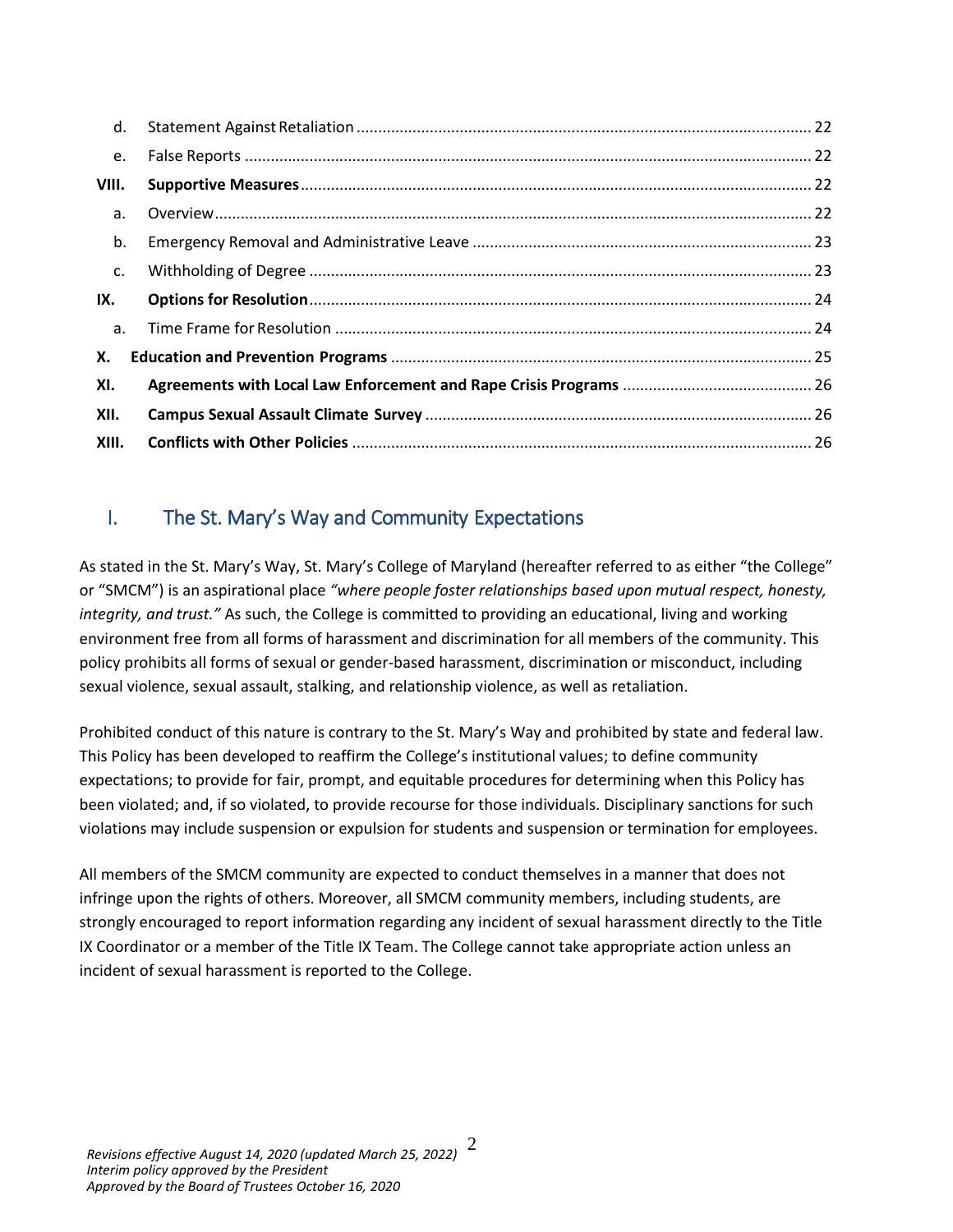The St. Mary's Way defines the College as an aspirational place *"where people contribute to a spirit of caring and an ethic of service."* With this in mind, the College encourages all members of our community to participate in the process of creating a safe, welcoming, and respectful environment on campus. In particular, the College expects that all SMCM community members will take reasonable and prudent actions to prevent or stop an act of sexual harassment. Taking action may include direct intervention when safe to do so, enlisting the assistance of friends, contacting law enforcement, or seeking assistance from a person in authority. Community members who choose to take action will be supported by the College and protected from retaliation.

# <span id="page-2-0"></span>II. Scope of Policy

The College prohibits all forms of sexual and gender-based discrimination and harassment, including sexual harassment, sexual violence, stalking, relationship violence (collectively referred to herein as "Prohibited Conduct") and retaliation. This Prohibited Conduct may occur between people of the same or different sexes, gender identities or expressions, or sexual orientations.

The College endeavors to foster a climate free from sexual harassment and retaliation through training, education, and prevention programs, and through policies and procedures that promote prompt reporting, prohibit retaliation, and ensure timely, fair, and impartial investigation and resolution of complaints in a way that eliminates the sexual harassment, prevents its recurrence, and addresses it effects.

This Policy applies to all SMCM community members, including students, faculty, administrators, staff, volunteers, vendors, independent contractors, visitors and any individuals regularly or temporarily employed, studying, living, visiting, conducting business, or having any official capacity with the College or on College property. This Policy protects all members of the SMCM community.

This Policy is intended to protect and guide individuals who have been affected by sexual harassment, whether as a complainant, respondent, or a third party, and to provide fair and equitable procedures for investigation and resolution of reports.

When used in this Policy, "complainant" refers to the individual who is alleged to be the victim of conduct that could constitute sexual harassment. A "respondent" refers to an individual who has been reported to be the perpetrator of conduct that could constitute sexual harassment.

### <span id="page-2-1"></span>**a. Title IX Sexual Harassment**

This Policy applies to sexual harassment and retaliation addressed by the U.S. Department of Education's Final Regulations for Nondiscrimination on the Basis of Sex in Education Programs or Activities Receiving Federal Financial Assistance, which were released on May 6, 2020 (the "Final Title IX Regulations"), which is referred to as "Title IX Sexual Harassment." Title IX Sexual Harassment includes sexual harassment, sexual assault, dating violence, domestic violence, and stalking.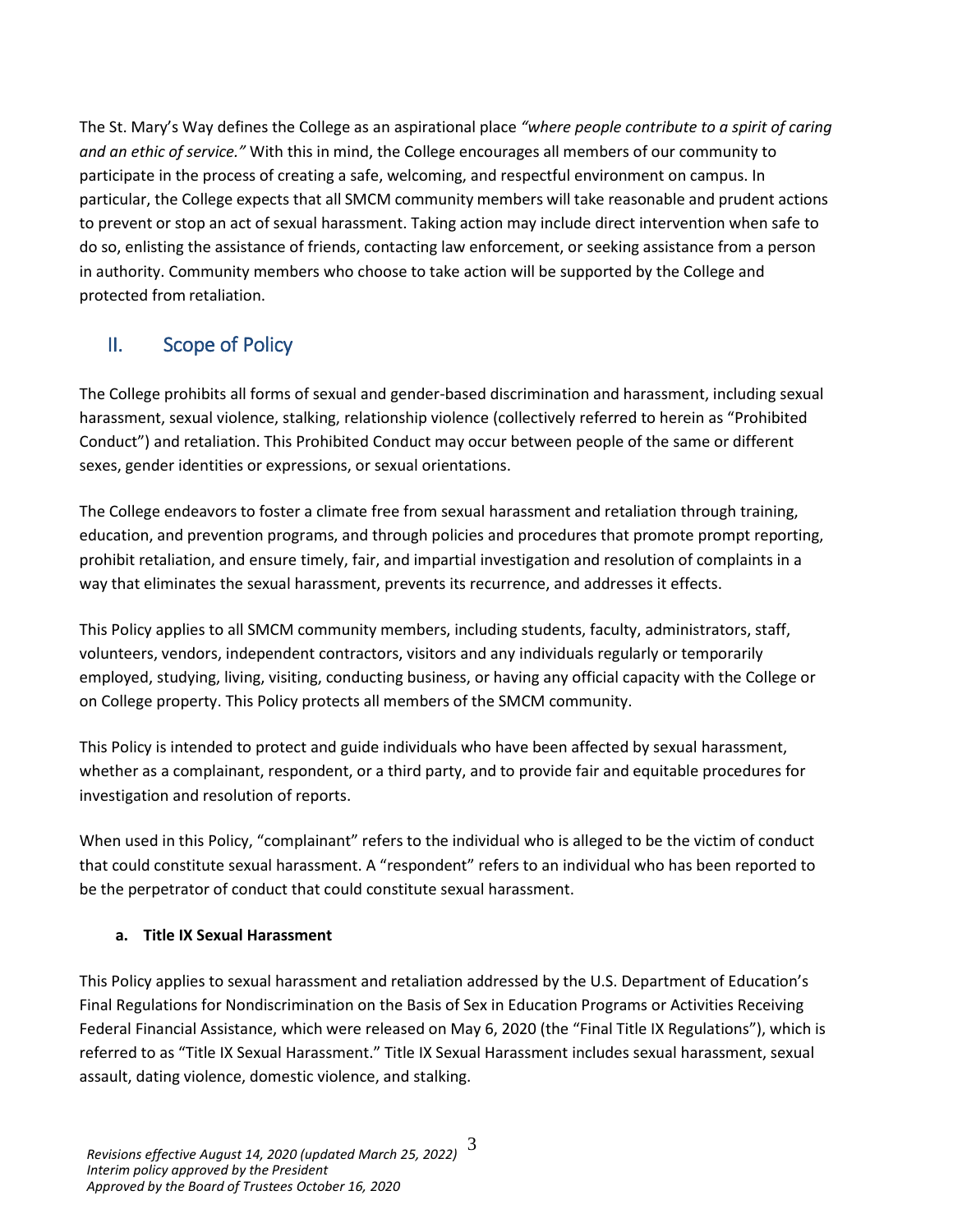When the College has actual knowledge of Title IX Sexual Harassment in an education program or activity against a person in the United States, the College will respond promptly in a manner that is not deliberately indifferent.

- "Actual knowledge" means notice of sexual harassment, or allegations of sexual harassment, to the College's Title IX Coordinator or any College official who has authority to institute corrective measures on behalf of the College. The mere ability or obligation to report sexual harassment or to inform a student about how to report sexual harassment, or having been trained to do so, does not qualify an individual as one who has authority to institute corrective measures on behalf of the institution. "Notice" as used in this paragraph includes, but is not limited to, a report of sexual harassment to the Title IX Coordinator.
- An "education program or activity" includes locations, events, or circumstances over which the College exercises substantial control over both the respondent and the context in which the sexual harassment occurs, and also includes any building owned or controlled by a student organization that is officially recognized by the College.
- A response is considered "deliberately indifferent" only if its response to sexual harassment is clearly unreasonable in light of the known circumstances.

### <span id="page-3-0"></span>**b. Other Sexual Harassment**

This Policy also applies to other forms of sexual harassment prohibited by other federal or state laws and regulations, which is referred to as "Other Sexual Harassment." Other Sexual Harassment includes acts of sexual harassment that may occur against a person outside of the United States or not within an education program or activity of the College, and sexual exploitation.

This Policy applies to Other Sexual Harassment occurring at College-sanctioned events or programs that take place off campus, including study abroad and internship programs. With respect to incidents in which both the complainant and respondent are members of the College community, this Policy will apply to Other Sexual Harassment regardless of the location of the incident. In addition, Other Sexual Harassment that occurs off-campus and is by or against a member of the SMCM community that is likely to have a substantial adverse effect on, or poses a threat of danger to, any member of the SMCM community or SMCM itself, is covered under this Policy.

A complainant is encouraged to report sexual harassment regardless of where the incident occurred, or who committed it. Even if the College does not have jurisdiction over the respondent, the College will still take prompt action to provide for the safety and well-being of the complainant and the broader campus community and will assist a complainant in identifying the appropriate external reporting options.

The same grievance process, as described below, is used to investigate and resolve allegations of Title IX Sexual Harassment and Other Sexual Harassment.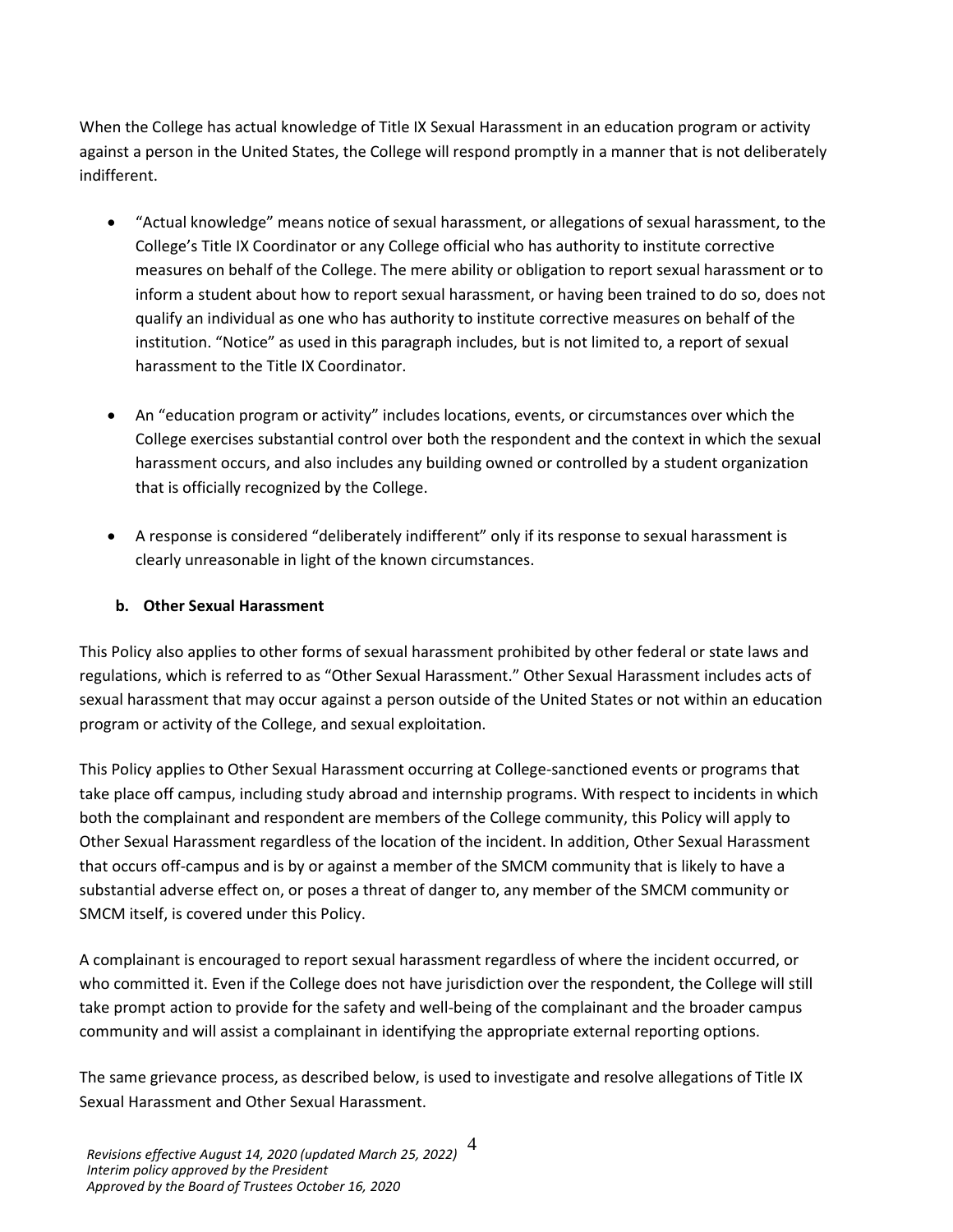# <span id="page-4-0"></span>III. Non-Discrimination Policy

St. Mary's College of Maryland is fully committed to equal employment and educational opportunities for its employees and students. The College does not discriminate or condone discrimination or harassment in the workplace or academic setting, on the basis of race, color, religion, sex (including pregnancy and parental status), national origin, gender identity/expression, sexual orientation, ethnicity, age, marital status, physical or mental disability, protected veteran status, or any other characteristic protected by law.

For purposes of this policy, harassment is defined as: (a) unwelcome conduct based on a legally protected class, including: race, color, religion, sex, national origin, gender identity/expression, sexual orientation, ethnicity, age, marital status, physical or mental disability, protected veteran status, or any other characteristic protected by law; and (b) that is so severe or pervasive that it interferes with an individuals' work or academic performance or creates an intimidating, hostile or offensive working environment.

The College's definitions of sexual harassment and related issues may be found in section VI, "Prohibited Conduct and Definitions," below.

All workplace and academic policies, programs and activities of the College are and shall be in conformity with applicable federal and State laws on non-discrimination including, but not limited to: Title VI of the Civil Rights Act of 1964 as amended, Title IX of 1972 Education Amendments, Section 504 of the Rehabilitation Act of 1973, and the Vietnam Era Veterans' Readjustment Assistance Act of 1974. The College's equal opportunity policy applies to the College's educational policies, admission policies, scholarship and loan programs and athletic programs. The policy applies to all employment decisions, including those affecting recruitment, advertising, job application procedures, hiring, upgrading, training, promotion, transfer, compensation, job assignments, benefits, and/or other terms, conditions, or privileges of employment, provided the individual is qualified, with or without reasonable accommodations, to perform the essential functions of the job.

The College's students, employees and applicants shall not be subjected to harassment, intimidation or any type of retaliation because they have (1) filed a complaint; (2) assisted or participated in an investigation, compliance review, hearing or any other activity related to the administration of any federal, state or local law requiring equal employment opportunity; (3) opposed any act or practice made unlawful by any federal, state or local law requiring equal opportunity; or (4) exercised any other legal right protected by federal, state or local law requiring equal opportunity.

For questions or concerns about these matters, college employees are encouraged to contact the Assistant Director of Human Resources/AA and EEO Officer in Glendening Hall, phone: (240) 895-4309. Students are encouraged to contact the Vice President for Student Affairs, Calvert Hall 222, phone: (240) 895-4208; and the Title IX Coordinator, Lucille Clifton House, phone: (240) 895- 4105, regarding concerns about sex-based discrimination.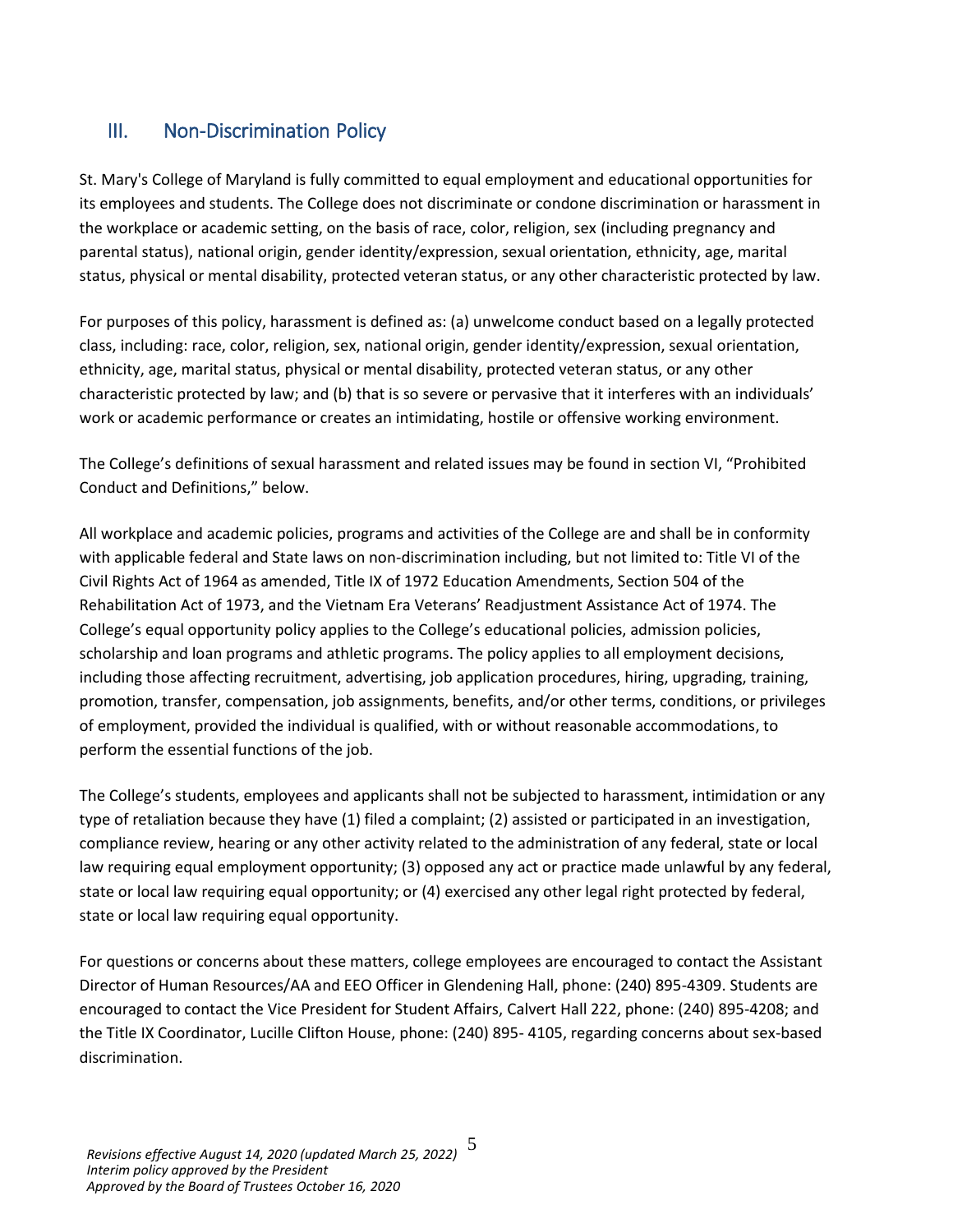### **a. Prohibited Sex Discrimination**

<span id="page-5-0"></span>The College also does not discriminate on the basis of sex in the education program or activity that it operates, and Title IX of the Education Amendments of 1972 ("Title IX"), 20 U.S.C. Sec. 1681, *et seq.*, requires the College not discriminate in such a manner.

Prohibited sex discrimination includes Title IX Sexual Harassment, including sexual harassment. Examples of the types of conduct prohibited include, but are not limited to, the following examples: sexual harassment, sexual assault, dating violence, domestic violence, and stalking.

The requirement not to discriminate extends to admission and employment. Inquiries concerning the application of Title IX may be referred to the College's Title IX Coordinator or to the Assistant Secretary for Civil Rights of the U.S. Department of Education, or both. The College's Title IX Coordinator's information can be found here:

Michael Dunn, Title IX Coordinator: (240) 895-4105[, mkdunn@smcm.edu](mailto:mkdunn@smcm.edu) or [titleix@smcm.edu,](mailto:titleix@smcm.edu) Office of Title IX Compliance and Training Lucille Clifton House, 47645 College Drive, St. Mary's City, MD 20686

Contact information for the Department of Education's Office for Civil Rights:

Philadelphia Office: Telephone: 215-656-8541, FAX: 215-656-8605 Em[ail: OCR.Philadelphia@ed.gov,](mailto:OCR.Philadelphia@ed.gov) Web: [www.ed.gov/ocr](http://www.ed.gov/ocr) The Wanamaker Building, 100 Penn Square East, Suite 515, Philadelphia, PA 19107

# <span id="page-5-1"></span>IV. Privacy, Confidentiality, and Reporting Responsibilities

The College is committed to protecting the privacy of all individuals involved in a report of sexual harassment. All College employees who are involved in the College's Title IX response, including the Title IX Coordinator, Deputy Title IX Coordinators, and investigators, receive specific training about respecting and safeguarding private information. Throughout the process, every effort will be made to protect the privacy interests of all individuals involved in a manner consistent with the need for a thorough review of the report.

### **a. Privacy and Confidentiality**

<span id="page-5-2"></span>Privacy and confidentiality have distinct meanings under this policy. *Privacy* generally means that information related to a report of sexual harassment will only be shared with a limited circle of individuals. The use of this information is limited to those College employees who "need to know" in order to assist in the active review, investigation or resolution of the report. While not bound by confidentiality, these individuals will be discreet and respect the privacy of all individuals involved in the process.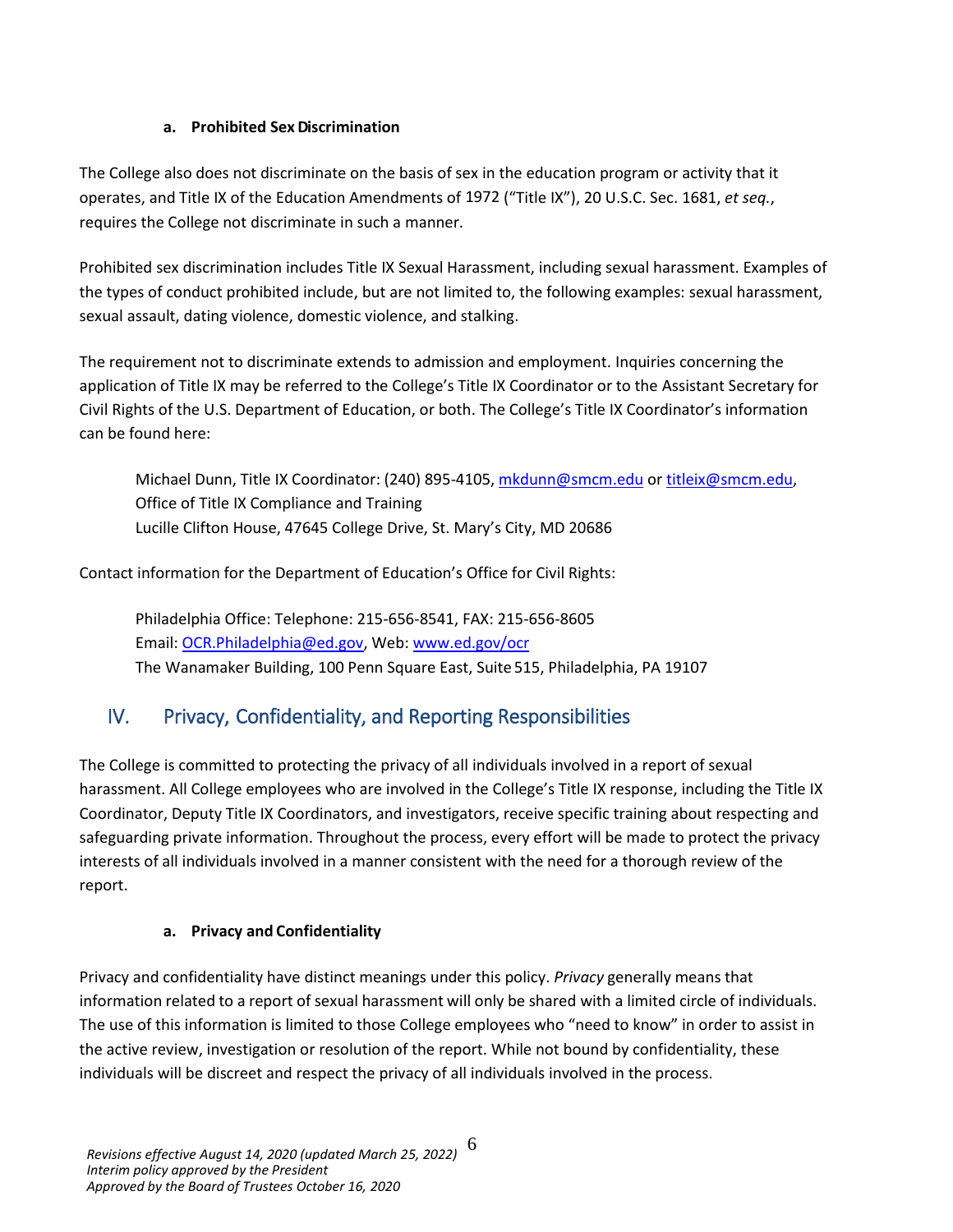*Confidentiality* means that information shared by an individual with designated campus or community professionals cannot be revealed to any other individual without the express permission of the individual. These campus and community professionals include mental health providers, medical providers, ordained clergy, rape crisis counselors and attorneys, all of whom have legally protected confidentiality.

These individuals are prohibited from breaking confidentiality unless there is an imminent threat of harm to self or others or a suspicion of child abuse.

An individual who seeks completely confidential assistance may do so by speaking with professionals who have a legally protected confidentiality. On campus, confidential resources available to students include counselors in the Counseling Center, medical staff in the Health Center, and the staff therapist/advocate. Employees may access confidential assistance through the Employee Assistance Program.

Information shared with these resources will remain confidential and will not be shared with the College or anyone else without express permission of the individual seeking services unless maintaining such confidentiality would result in harm to self or others. When a report involves suspected abuse of a minor under the age of 18, these confidential resources are **required** by Maryland law and by the College's Suspected Child Abuse/Neglect Reporting Policy to notify child protective services and/or local law enforcement.

## **b. College Personnel Reporting Responsibilities**

<span id="page-6-0"></span>Under Title IX, College employees with authority to institute corrective measures on the College's behalf are **required** to share with the Title IX Coordinator any report of Title IX Sexual Harassment or Other Sexual Harassment they receive or of which they become aware.

For the College, those employees include but are not limited to: all faculty, coaches, administrators, supervisors, Resident Assistants/Residence Hall Coordinators, and other student employees/volunteers with a significant responsibility for student welfare. If an employee is uncertain about whether they are considered an official with authority, they should contact the Title IX Coordinator to discuss.

The College strongly urges everyone – students, staff and faculty – to report Prohibited Conduct and retaliation to the Title IX Coordinator so that that the College may take prompt and appropriate action. While there is no statute of limitations on reporting, a delay in reporting may hinder the College's ability to collect information, conduct an initial assessment of the reported behavior, ensure that a complainant is familiar with the full range of resolution options and address the need for any supportive measures to protect the safety of the complainant and/or community.

# **c. Complainant's Request for Privacy**

<span id="page-6-1"></span>Where a complainant requests that their name or other identifiable information not be shared with the respondent or that no formal action be taken, the College will balance this request with its dual obligation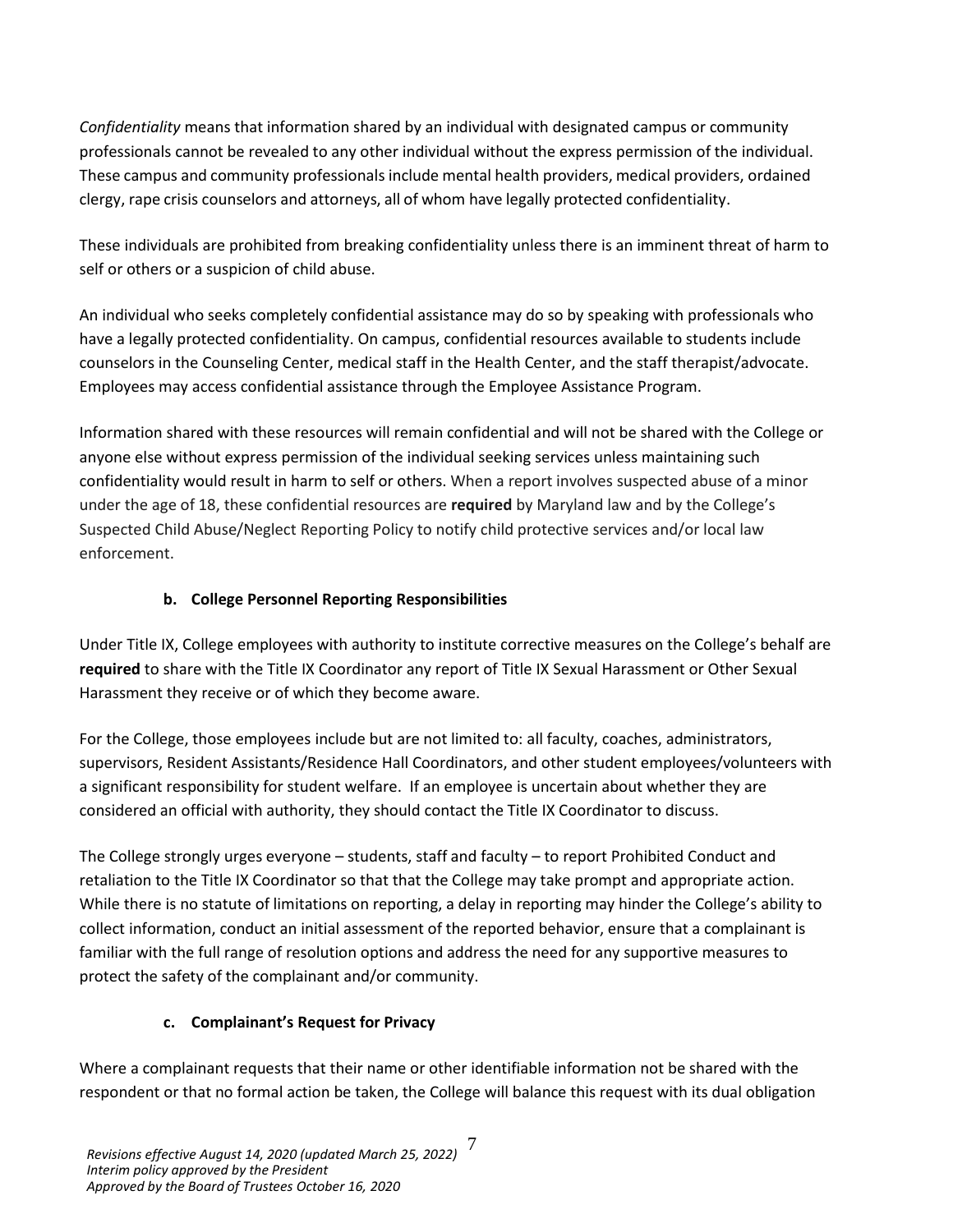to provide a safe and non-discriminatory environment for all College community members, and to remain true to principles of fundamental fairness that require notice and an opportunity to respond before action is taken against a respondent. The Title IX Coordinator evaluates such requests for privacy. In making this determination, the Title IX Coordinator may consider:

- The seriousness of the conduct;
- The respective ages and roles of the complainant and respondent;
- The rights of the respondent to receive notice before disciplinary action is sought;
- Circumstances that suggest there is an increased risk of the respondent committing additional acts of sexual violence or other violence (e.g., whether there have been other complaints or reports of harassment about the same respondent, whether the respondent has a history of arrests or records from a prior school indicating a history of violence, whether the respondent threatened further sexual violence or other violence against the complainant or others, and whether the sexual violence was committed by multiple respondents);
- Circumstances that suggest there is an increased risk of future acts of sexual violence under similar circumstances (e.g., whether the complainant's report reveals a pattern of perpetration (e.g., via illicit use of drugs or alcohol) at a given location or by a particular group);
- Whether the sexual violence was perpetrated with a weapon;
- Whether the College possesses other means to obtain relevant evidence (e.g., security cameras or personnel, physical evidence).

In order to proceed with a Formal Complaint, the College is required to inform the respondent of the complainant's identity (but not other personally identifiable information). When the College receives a request for privacy or request not to pursue an investigation, and the College is unable to take action consistent with the request of the complainant, the Title IX Coordinator will inform the complainant about the College's chosen course of action.

### **d. Timely Warning and Other Considerations**

<span id="page-7-0"></span>If a report of sexual harassment discloses a serious or continuing threat to the SMCM community, the College may issue a campus wide timely warning, which can take the form of an email to campus, to protect the health or safety of the community. The timely warning will not include any identifying information about the complainant.

The release of the names of the complainant and respondent is guided by Family Educational Rights and Privacy Act ("FERPA") and the Clery Act.

All College proceedings are conducted in accordance with College policies and procedures (contained herein) and in compliance with the requirements of FERPA, the Clery Act, Title IX, the Campus SaVE Act, and state and federal law. No information shall be released from such proceedings except as required or permitted by law and College policy.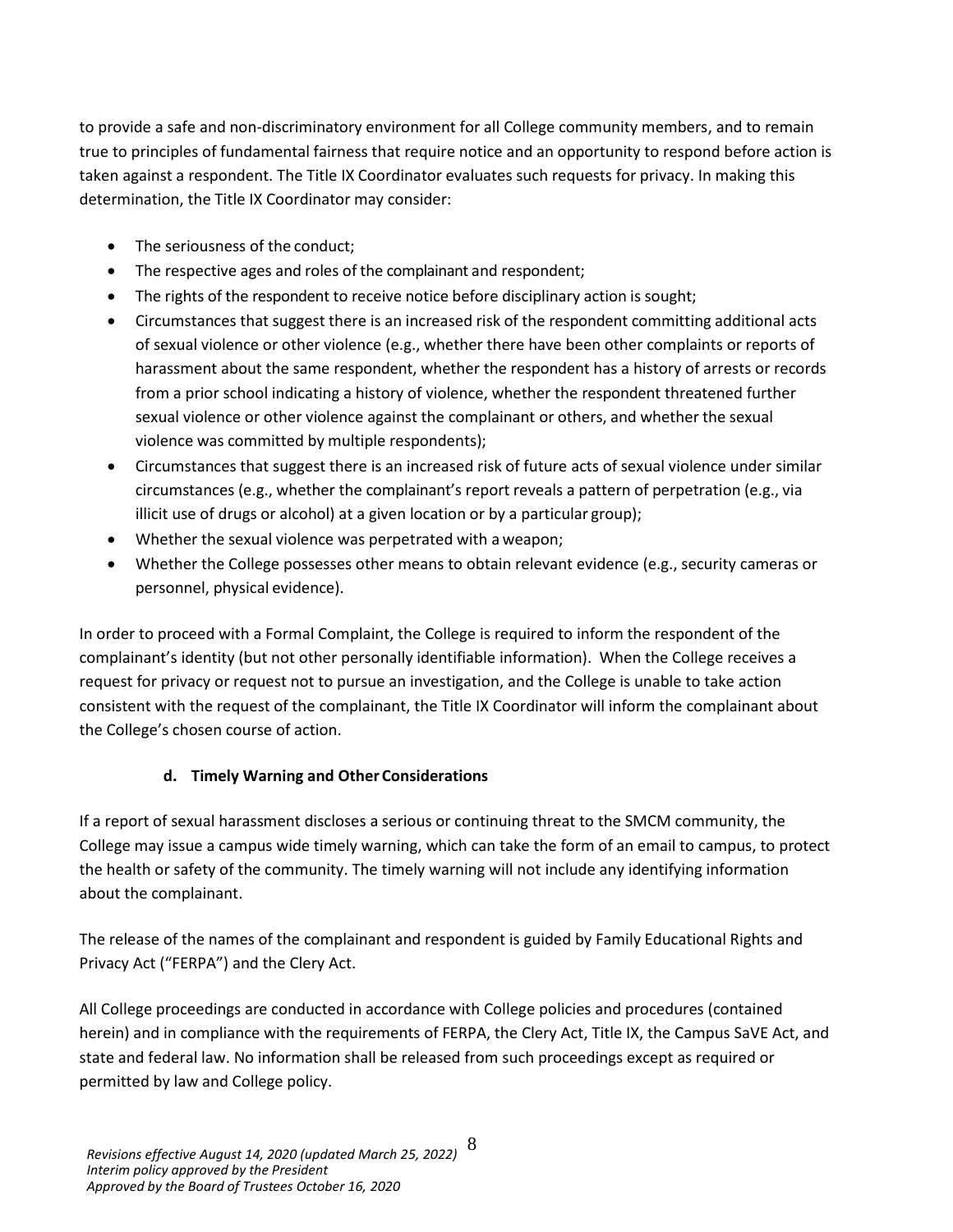# <span id="page-8-0"></span>V. Prohibited Conduct and Definitions

### **a. Prohibited Conduct**

<span id="page-8-1"></span>The College prohibits all forms of sexual harassment, including Title IX Sexual Harassment, Other Sexual Harassment, and Retaliation. Prohibited Conduct may occur between people of the same or different sexes, gender identities or expressions, or sexual orientations.

### **b. Title IX Sexual Harassment**

<span id="page-8-2"></span>The College prohibits Title IX Sexual Harassment, which includes the following specific conduct:

### **i. Sexual Harassment**

Sexual harassment means conduct on the basis of sex that satisfies one or more of the following:

- (1) An employee conditioning the provision of an aid, benefit, or service on an individual's participation in unwelcome sexual conduct;
- (2) Unwelcome conduct determined by a reasonable person to be so severe, pervasive, and objectively offensive that it effectively denies a person equal access to the education program or activity; or
- (3) Sexual assault, dating violence, domestic violence, and stalking, as defined below.

## **ii. Sexual Assault**

Sexual assault means an offense classified as a forcible or nonforcible sex offense under the uniform crime reporting ("UCR") system of the Federal Bureau of Investigation. The following UCR definitions apply:

- **1. Sex Offenses, Forcible** Any sexual act directed against another person without the consent of the victim, including instances where the victim is incapable of giving consent.
	- **a. Forcible Rape** The carnal knowledge of a person, forcibly and/or against that person's will, or not forcibly or against the person's will in instances where the victim is incapable of giving consent because of their temporary or permanent mental or physical incapacity.
	- **b. Forcible Sodomy** Oral or anal sexual intercourse with another person, forcibly and/or against that person's will, or not forcibly or against the person's will in instances where the victim is incapable of giving consent because of their youth or because of their temporary or permanent mental or physical incapacity.
	- **c. Sexual Assault with an Object** To use an object or instrument to unlawfully penetrate, however slightly, the genital or anal opening of the body of another person, forcibly and/or against that person's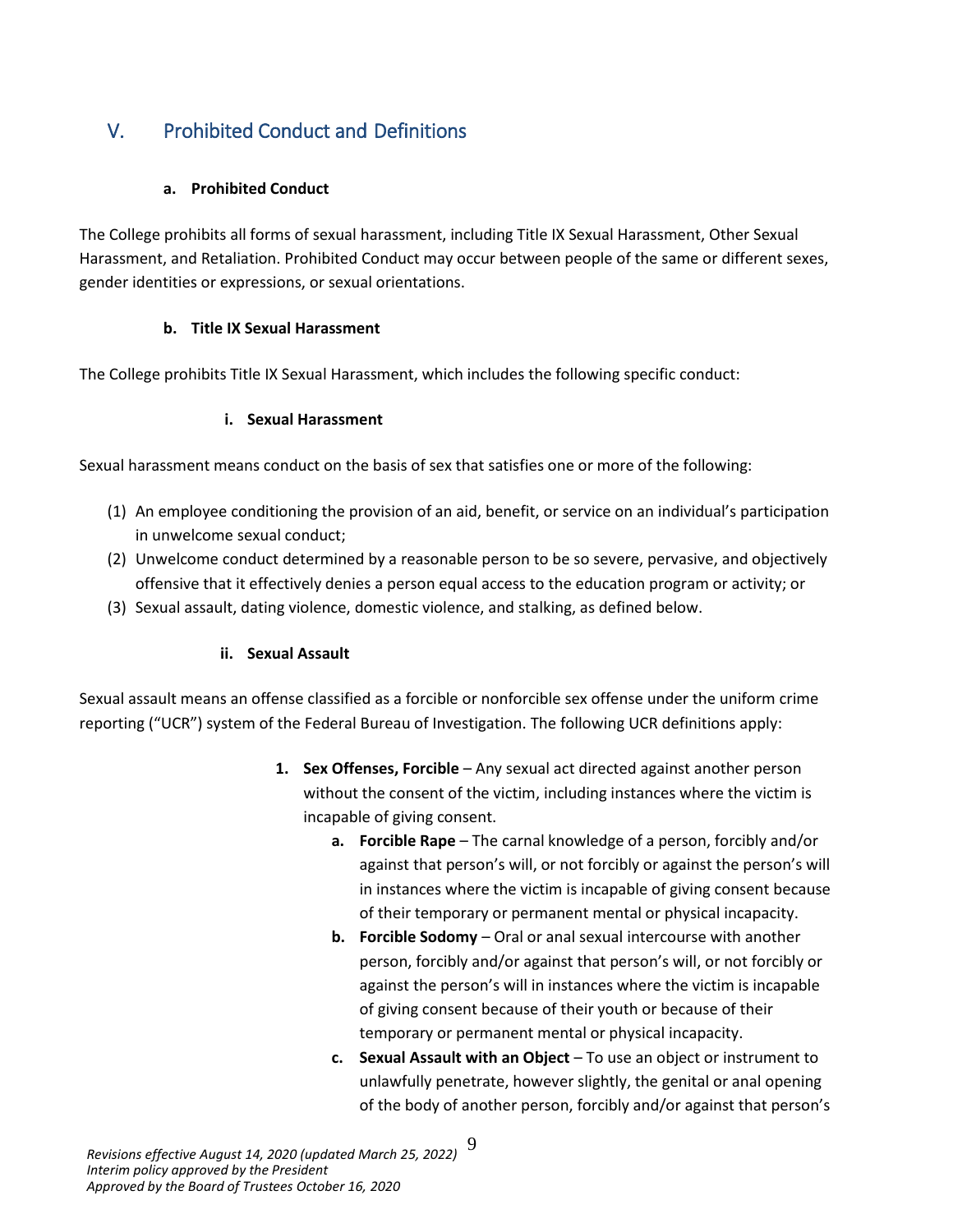will, or not forcibly or against the person's will in instances where the victim is incapable of giving consent because of their youth or because of their temporary or permanent mental or physical incapacity.

- **d. Forcible Fondling** The touching of the private body parts of another person for the purpose of sexual gratification, forcibly and/or against that person's will, or not forcibly or against the person's will in instances where the victim is incapable of giving consent because of their youth or because of their temporary or permanent mental or physical incapacity.
- **2. Sex Offenses, Nonforcible** Unlawful nonforcible sexual intercourse.
	- **a. Incest** Nonforcible sexual intercourse between persons who are related to each other within the degrees wherein marriage is prohibited by law.
	- **b. Statutory Rape** Nonforcible sexual intercourse with a person who is under the statutory age of consent.

### **iii. Dating Violence**

Dating violence is violence committed by a person (a) who is or has been in a social relationship of a romantic or intimate nature with the victim, (b) where the existence of such a relationship shall be determined based on a consideration of the following factors: (i) the length of the relationship, (ii) the type of relationship, and (iii) the frequency of interaction between the persons involved in the relationship.

#### **iv. Domestic Violence:**

Domestic violence includes felony or misdemeanor crimes of violence committed by a current or former spouse or intimate partner of the victim; by a person with whom the victim shares a child in common; by a person who is cohabitating with, or has cohabitated with, the victim as a spouse or intimate partner; by a person similarly situated to a spouse of the victim under the domestic or family violence laws of the state of Maryland; or by any other person against an adult or youth victim who is protected from that person's acts under the domestic or family violence laws of the state of Maryland.

#### **v. Stalking**

Stalking means engaging in a course of conduct directed at a specific person that would cause a reasonable person to (a) fear for their safety or the safety of others, or (b) suffer substantial emotional distress.

For the purposes of this definition, "course of conduct" means two or more acts, including but not limited to, acts which the stalker directly, indirectly, or through third parties, by any action, method, device, or means follows monitors, observes, surveils, threatens, or communicates to or about, a person, or interferes with a person's property.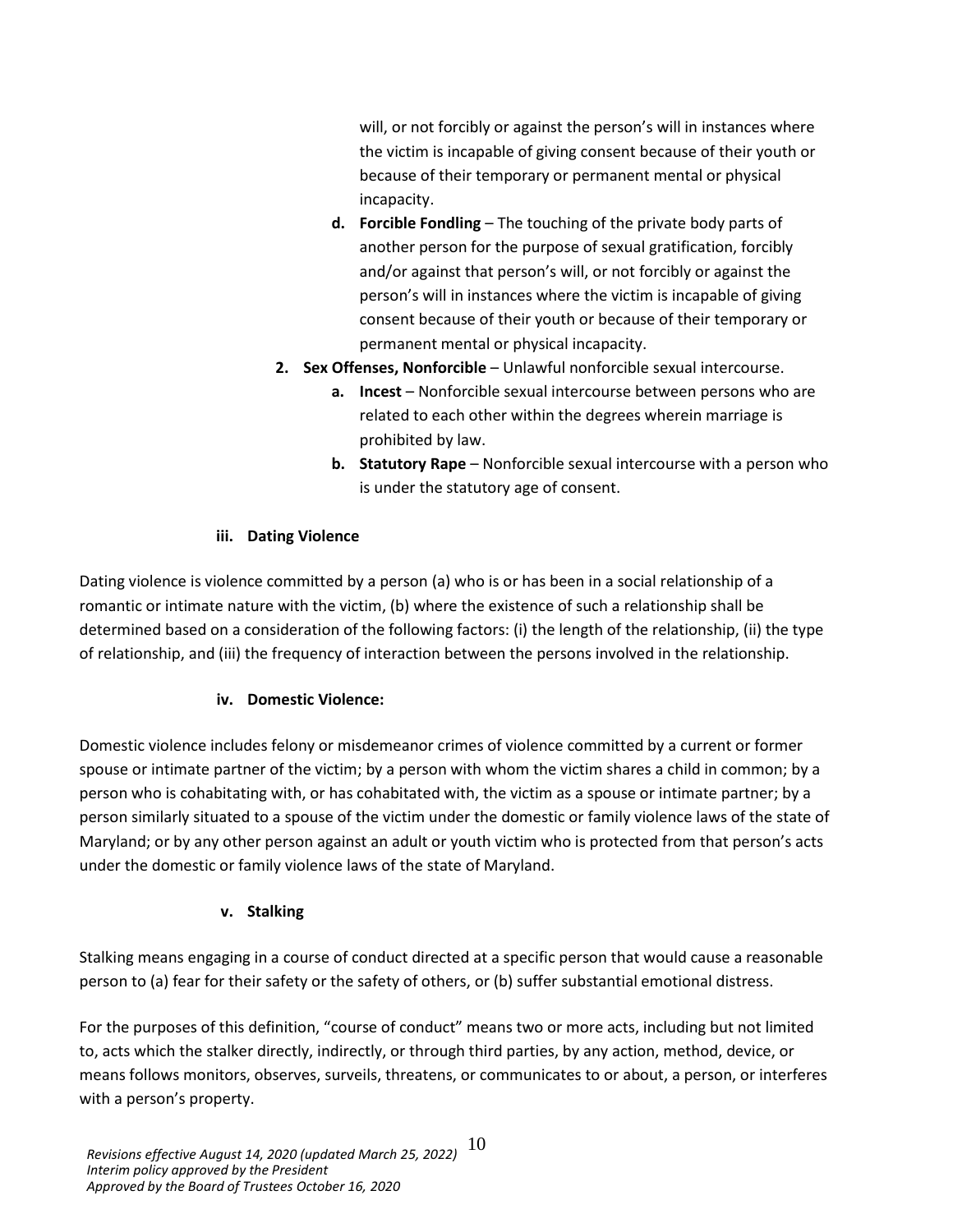"Reasonable person" means a reasonable person under similar circumstances and with similar identities to the complainant.

"Substantial emotional distress" means significant mental suffering or anguish that may but does not necessarily, require medical or other professional treatment or counseling.

Stalking behaviors may include, but are not limited to abusive and excessive contact and/or monitoring using telephone calls, voice mails, emails, instant messaging, text messages, and/or social media to one's home or work; installing spyware on a person's computer or phone without consent; trespassing; following and/or threatening an individual or a person's friends and relatives; driving/walking by a person's home, school, and/or work; or vandalizing property.

### **c. Other Sexual Harassment**

<span id="page-10-0"></span>The College prohibits Other Sexual Harassment, which includes acts of sexual harassment that may occur against a person outside of the United States or not within an education program or activity of the College. Other Sexual Harassment includes the following specific conduct:

### **i. Gender-Based Harassment**

Gender-based harassment may include acts of verbal, nonverbal, or physical aggression, intimidation, or hostility based on sex or sex stereotyping, even if those acts do not involve conduct of a sexual nature.

## **ii. Sexual Exploitation**

Any act which takes non-consensual or abusive sexual advantage of another individual, either for their own advantage or benefit, or for the advantage or benefit of anyone other than the one being exploited. This behavior includes but is not limited to:

- Utilizing any electronics for the purpose of posting or publishing and/or capturing images ofa sexual act without the consent or knowledge of the involved parties
- Publishing, recreating, or reproducing images of a sexual act without the knowledge or consent of the parties involved
- Peeping tommery/voyeurism
- Unwanted exposure to pornographic material
- Inducing incapacitation for the purpose of having sex with the incapacitated person regardless if sexual activity actually takes place
- Prostitution of another
- Knowingly exposing another individual to a sexually transmitted infection or virus withoutthat individual's knowledge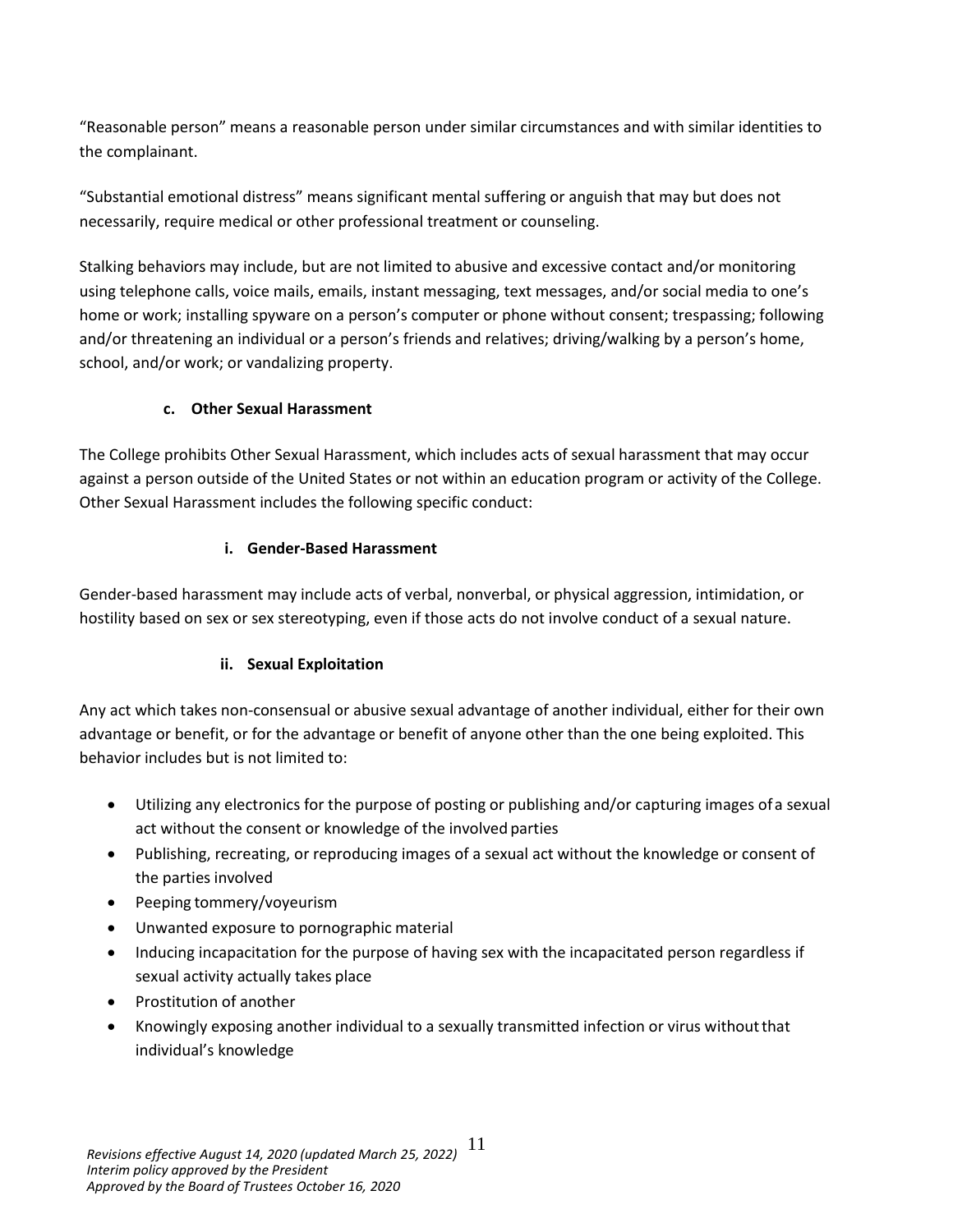### **d. Retaliation**

<span id="page-11-0"></span>Retaliation means intimidating, threatening, coercing, or discriminating against, or otherwise taking an adverse action against an individual for the purpose of interfering with any right or privilege secured by law or College policy relating to Prohibited Conduct, or because an individual has made a report, filed a complaint, testified, assisted, participated or refused to participate in any manner in an investigation, proceeding, or hearing related to Prohibited Conduct.

Adverse actions include but are not limited to impeding an individual's academic advancement; terminating, refusing to hire, or refusing to promote an individual; or transferring or assigning an individual to a lesser position in terms of wages, hours, job classification, or job security. Retaliation includes retaliatory harassment.

Adverse actions, including charges against an individual for violations of other College policies that do not involve sex discrimination or Prohibited Conduct, but arise out of the same facts or circumstances as a report or complaint of sex discrimination, or a report or complaint of Prohibited Conduct, for the purpose of interfering with any right or privilege secured by law, constitutes Retaliation. However, charging an individual with a violation of other College policies for making a materially false statement in bad faith in the course of a proceeding does not constitute Retaliation, provided that a determination regarding responsibility, alone, is not sufficient to conclude that any Party made a materially false statement in bad faith. The exercise of rights protected under the First Amendment does not constitute Retaliation. The College will keep confidential, to the extent permitted by FERPA, the identity of any individual who has made a report of Prohibited Conduct.

## <span id="page-11-1"></span>**e. Other Definitions**

## **i. Effective Consent**

Effective consent is defined as willingly, freely and knowledgably agreeing to engage in sexual conduct. Consensual sexual conduct is a mutual decision reached by all parties involved without any hint of force, threat, coercion, fraud, manipulation, intimidation, or reasonable fear of injury. Consent cannot be given if an individual is mentally or physically incapacitated (for example, due to excessive use of alcohol or drugs or a mental or physical condition). Silence, passivity, lack of active resistance or lack of active response *does not*  imply consent. In addition, previous participation in sexual activity does not indicate current consent to participate. Consent to one form of sexual activity does not imply consent to other forms of sexual activity.

The following are essential elements of effective consent:

- *Informed and reciprocal*: All parties must demonstrate a clear and mutual understanding of the nature and scope of the act to which they are consenting and a willingness to do the same thing, at the same time, in the same way.
- *Mutually understandable*: Communication regarding consent consists of mutually understandable words and/or actions that indicate an unambiguous willingness to engage in sexual activity. In the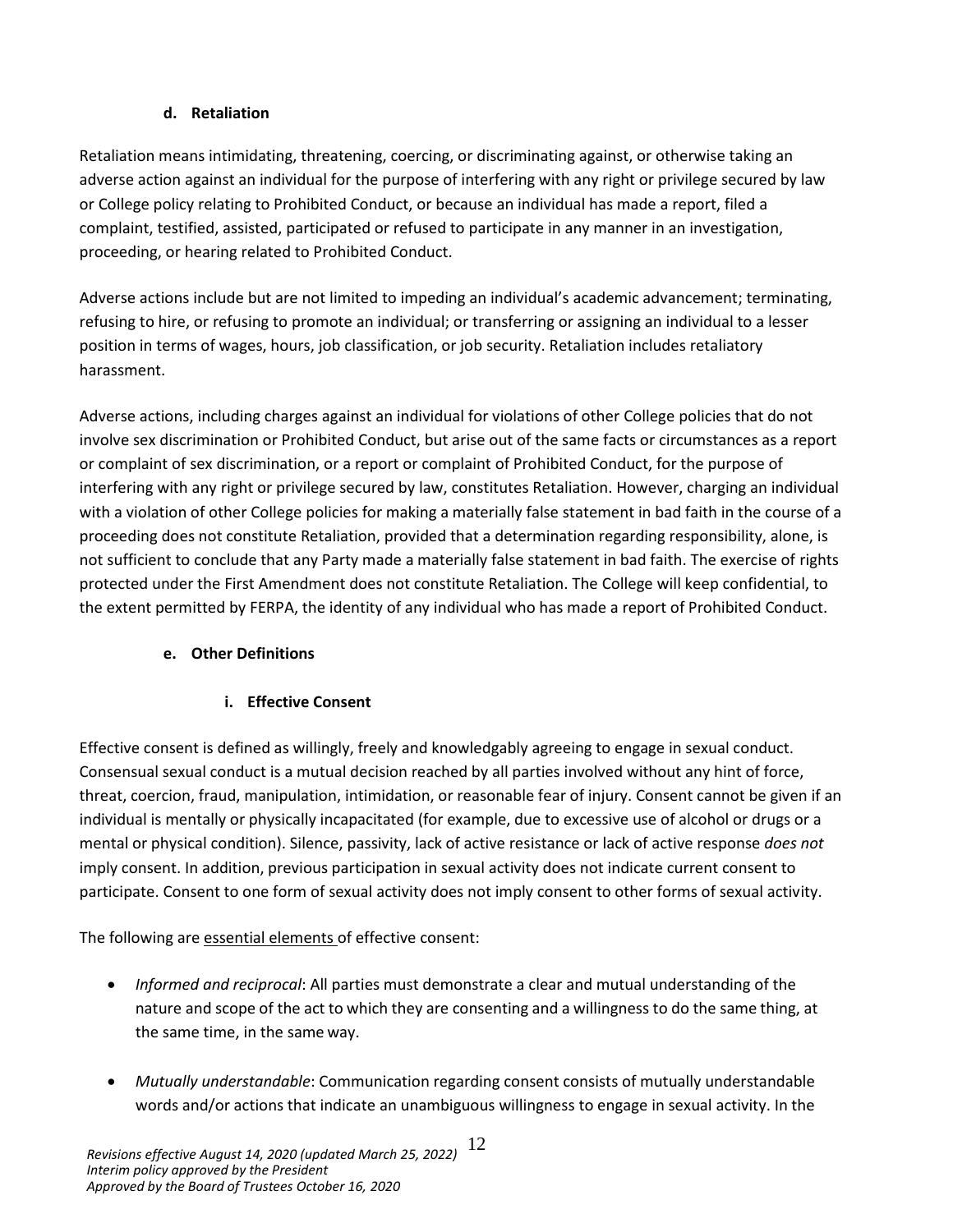absence of clear communication or outward demonstration, there is no consent. Relying solely upon non- verbal communication can lead to a false conclusion as to whether consent was sought or given.

- *Not indefinite*: Consent may be withdrawn by any party at any time. Recognizing the dynamic nature of sexual activity, individuals choosing to engage in sexual activity must evaluate consent in an ongoing manner and communicate clearly throughout all stages of sexual activity. Withdrawal of consent can be an expressed "no" or can be based on a clear outward demonstration that conveys that an individual is hesitant, confused, uncertain or is no longer a mutual participant. Once consent is withdrawn, the sexual activity must cease immediately and all parties must obtain mutually expressed or clearly stated consent before continuing further sexual activity.
- *Not unlimited:* Consent to one form of sexual contact does not constitute consent to all forms of sexual contact, nor does consent to sexual activity with one person constitute consent to activity with any other person. Each participant in a sexual encounter must consent to each form of sexual contact with each participant.

Even in the context of a current or previous intimate relationship, each party must consent to each instance of sexual contact each time. The consent must be based on mutually understandable communication that clearly indicates a willingness to engage in sexual activity. The mere fact that there has been prior intimacy or sexual activity does not, by itself, imply consent to future acts.

### **ii. Force**

Force is the use or threat of physical violence or intimidation to overcome an individual's freedom of will to choose whether or not to participate in sexual activity. Force may also include moral, intellectual, psychological or emotional force. For the use of force to be demonstrated, there is no requirement that a complainant resists the sexual advance or request. However, resistance by the complainant will be viewed as a clear demonstration of non-consent.

### **iii. Coercion**

Coercion is the improper use of pressure to compel another individual to initiate or continue sexual activity against the individual's will. Coercion can include a wide range of behaviors, including intimidation, manipulation, threats and blackmail. A person's words or conduct are sufficient to constitute coercion if they wrongfully impair another individual's freedom of will and ability to choose whether or not to engage in sexual activity. Examples of coercion include threatening to disclose another individual's private sexual information (sexual orientation, gender identity or gender expression) and threatening to harm oneself if the other party does not engage in the sexual activity.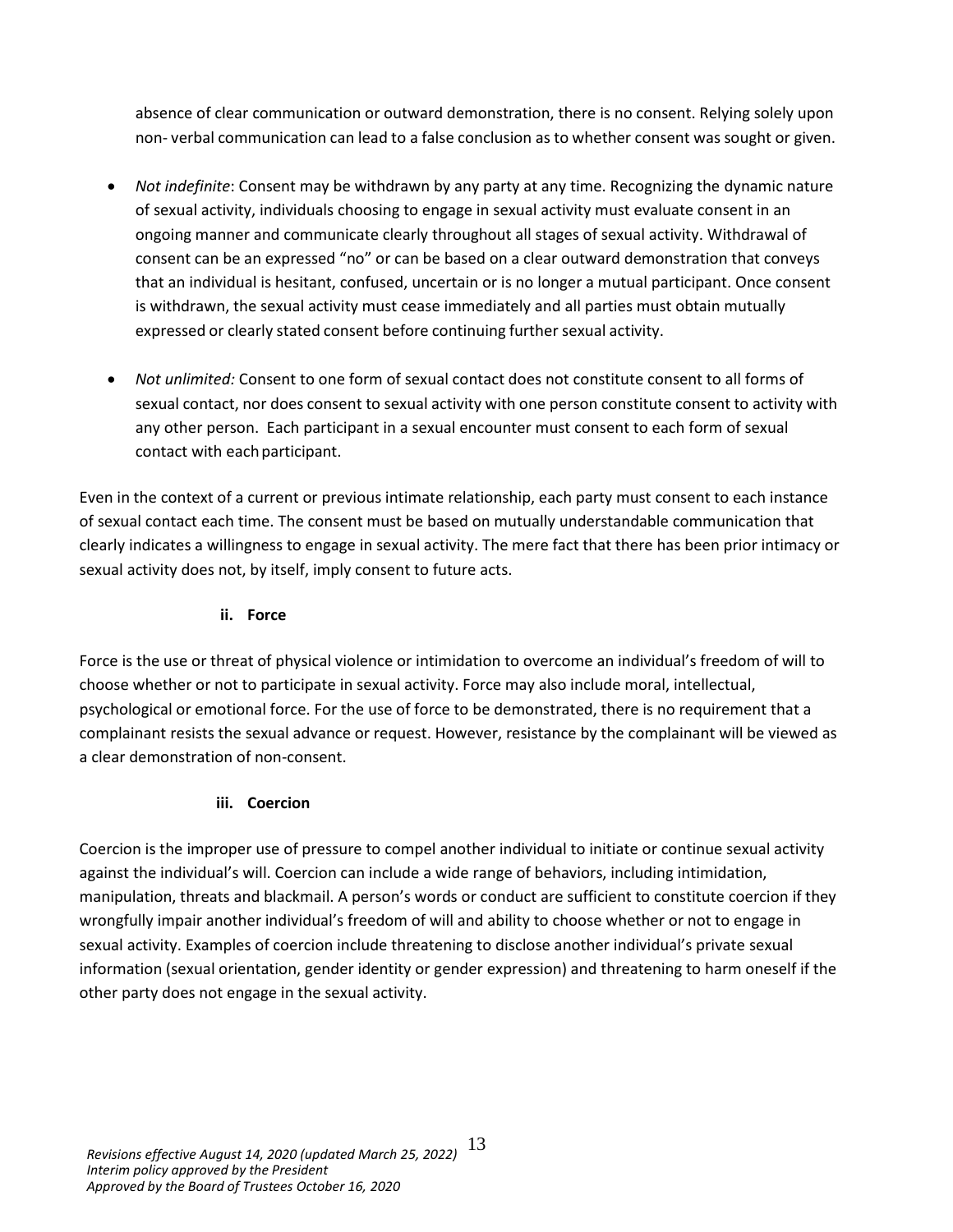### **iv. Incapacitation**

Incapacitation is a state where an individual cannot make an informed and rational decision to engage in sexual activity because the individual lacks conscious knowledge of the nature of the act (e.g., to understand the who, what, when, where, why or how of the sexual interaction) and/or is physically helpless. An individual is incapacitated, and therefore unable to give consent, if s/he is asleep, unconscious, or otherwise unaware that sexual activity is occurring.

Incapacitation may result from the use of alcohol and/or drugs. Consumption of alcohol or other drugs alone is insufficient to establish incapacitation as it is a state beyond drunkenness or intoxication. The impact of alcohol and drugs varies from person to person; however, warning signs that a person may be approaching incapacitation may include but may not be limited to slurred speech, vomiting, unsteady gait, odor of alcohol, combativeness, or emotional volatility.

Evaluating incapacitation requires an assessment of how the consumption of alcohol and/or drugs impacts an individual's:

- decision-making ability;
- awareness of consequences;
- ability to make informed judgments;or
- capacity to appreciate the nature and the quality ofthe act.

Evaluating incapacitation also requires an assessment of whether a respondent knew or should have known that the complainant was incapacitated based on objectively and reasonably apparent indications of impairment when viewed from the perspective of a sober, reasonable person in the respondent's position.

## **f. Alcohol and Other Drugs**

In general, sexual contact while under the influence of alcohol or other drugs poses a risk to all parties. Alcohol and drugs impair a person's decision-making capacity, awareness of the consequences, and ability to make informed judgments. It is especially important, therefore, that anyone engaging in sexual activity be aware of the other person's level of intoxication. If there is **any doubt** as to the level or extent of the other individual's intoxication or impairment, the prudent course of action is **to forgo or cease** any sexual contact or activity.

Being intoxicated or impaired by drugs or alcohol is **never an excuse** for sexual harassment and does not diminish one's responsibility to obtain consent.

# <span id="page-13-0"></span>VI. Resources

The College is committed to treating all members of the community with dignity, care, and respect. Any individual who experiences or is affected by sexual or gender-based discrimination, sexual or gender-based harassment, sexual violence, stalking, or relationship violence, whether as a complainant, respondent, or a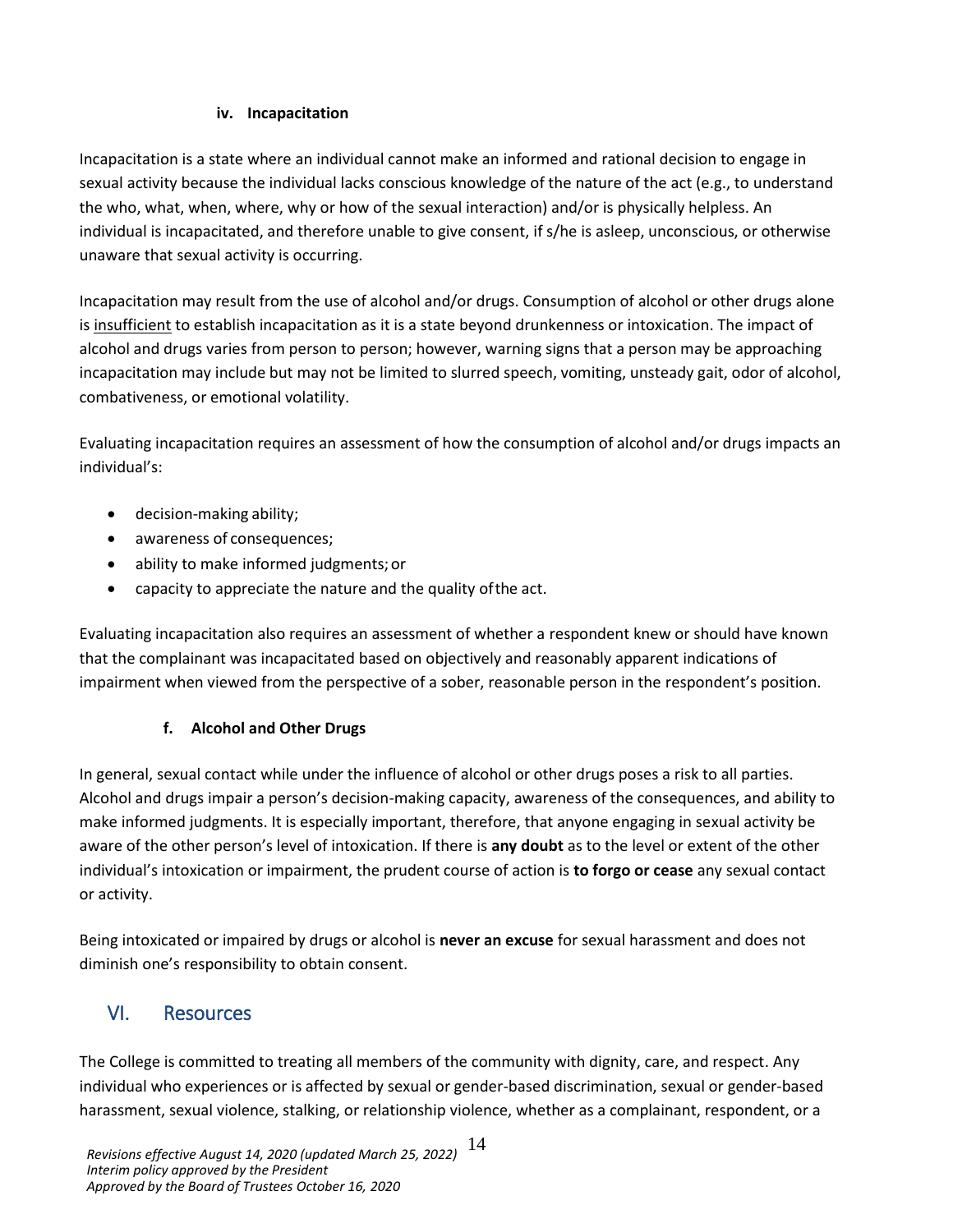third party, will have equal access to support and counseling services through the College. Supportive measures are also available to all parties (see Section VIII).

# **a. Title IX Personnel**

<span id="page-14-0"></span>The College has designated a Title IX Coordinator to oversee all reports of sexual harassment. The Title IX Coordinator, who leads the Office of Title IX Compliance and Training and reports directly to the President, is supported by a Deputy Title IX Coordinator and the Assistant Director of Title IX Compliance and Training.

The College will notify applicants for admission and employment, students, employees, and all unions or professional organizations holding collective bargaining or professional agreements with the College, of the name or title, office address, electronic mail address, and telephone number of the employee designated as the Title IX Coordinator. Any person may report sex discrimination, including sexual harassment (whether or not the person reporting is the person alleged to be the victim of conduct that could constitute sex discrimination or sexual harassment), in person, by mail, by telephone, or by electronic mail, using the contact information listed for the Title IX Coordinator, or by any other means that results in the Title IX Coordinator receiving the person's verbal or written report. Such a report may be made at any time (including during non-business hours) by using the telephone number or electronic mail address, or by mail to the office address, listed for the Title IX Coordinator.

| <b>Title IX Coordinator</b> | Michael Dunn                      |
|-----------------------------|-----------------------------------|
|                             | Lucille Clifton House             |
|                             | (240) 895-4105                    |
|                             | mkdunn@smcm.edu, titleix@smcm.edu |
| Deputy Title IX Coordinator | Shannon Jarboe                    |
|                             | Glendening Hall 170               |
|                             | (240) 895-4309                    |
|                             | skjarboe@smcm.edu                 |

# **b. Confidential Resources(Counseling and Advocacy)**

<span id="page-14-1"></span>The College encourages all community members to make a prompt report of any incident of sexual harassment to local law enforcement and to the College. For individuals who are not prepared to make a report to the College, who may be unsure what happened, or who are seeking information and support, there are several legally protected confidential resources available as designated below. These confidential resources will not share information with the College or anyone else without the individual's permission. Information shared with these confidential resources is not considered a report to the College.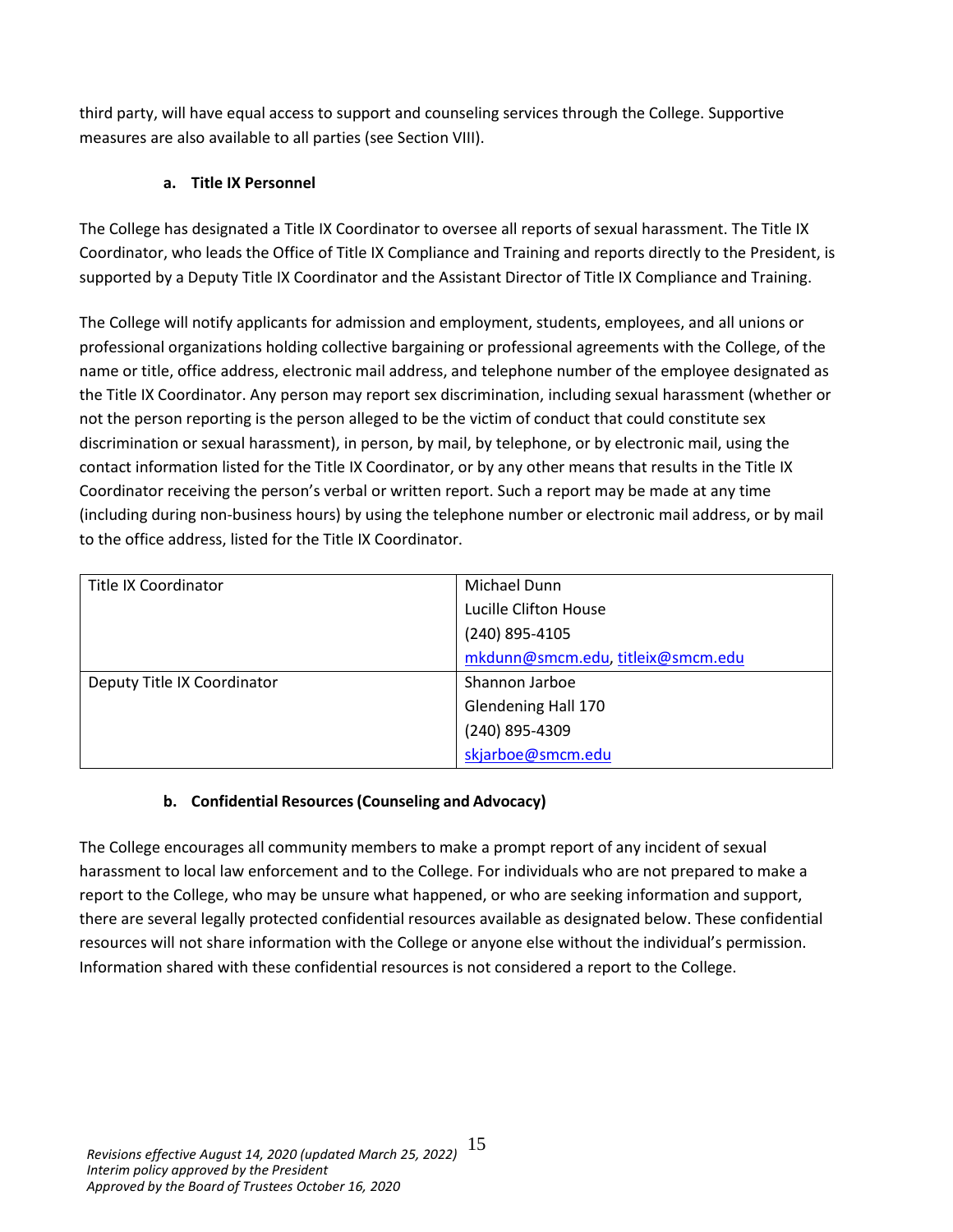# **i. On-Campus Confidential Resources (Counseling andAdvocacy) 1. Counseling Services: (240) 895-4289**

Counseling Services has professionally trained clinicians to offer advocacy, support, therapy, and guidance. Counselors are available to provide advocacy to students and connect them to other resources on and off campus. Any names and information shared with a counselor will not be shared with any other campus office/personnel except when there is an immediate danger to self or others or a suspicion of child abuse.

# **ii. Attorneys Provided Through MHEC for Student Parties**

The Maryland Higher Education Commission (MHEC) provides for licensed attorneys who have indicated that they will represent complainants or respondents (who are current students or were students at the time of the underlying alleged sexual harassment), in Title IX proceedings on a pro bono basis or for reduced legal fees. A list of those attorneys is located at the MHEC website: [mhec.maryland.gov.](https://mhec.maryland.gov/Pages/default.aspx) Parties who seek representation from those attorneys are not responsible for the cost of legal services provided. Attorneys representing parties in Title IX proceedings are reimbursed directly from MHEC's Legal Representation Fund for Title IX Proceedings, subject to the availability of funding.

Parties who seek representation from an MHEC-identified attorney may visit the MHEC webpage: [https://mhec.maryland.gov/Pages/Title-IX-Campus-Sexual-Assault-Proceedings.aspx.](https://mhec.maryland.gov/Pages/Title-IX-Campus-Sexual-Assault-Proceedings.aspx)

The list of attorneys available through MHEC may be found here: [https://mhec.maryland.gov/Pages/Title-IX-](https://mhec.maryland.gov/Pages/Title-IX-Campus-Sexual-Assault-Proceedings---Attorney-List.aspx)[Campus-Sexual-Assault-Proceedings---Attorney-List.aspx.](https://mhec.maryland.gov/Pages/Title-IX-Campus-Sexual-Assault-Proceedings---Attorney-List.aspx)

# **iii. Off-Campus Confidential Resources (Counseling and Advocacy) 1. Maryland Coalition Against Sexual Assault (MCASA):**

(410) 974-4507

The Maryland Coalition Against Sexual Assault can provide resources for survivors as well as legal services through the Sexual Assault Legal Institute (SALI). MCASA is under no obligation to notify the College when providing services to students[. www.mcasa.org](http://www.mcasa.org/)

# **2. The Southern Maryland Center for Family Advocacy:** (301) 373-4141

The Southern Maryland Center for Family Advocacy can provide advocacy, resources, referral, and legal assistance to victims of relationship violence. The Center is under no obligation to notify the College when providing services to students[. www.smcfa.net](http://www.smcfa.net/)

# **3. Rape, Abuse and Incest National Network (RAINN):** (800) 656-4673

A confidential, anonymous national sexual assault hotline. [www.rainn.org](http://www.rainn.org/)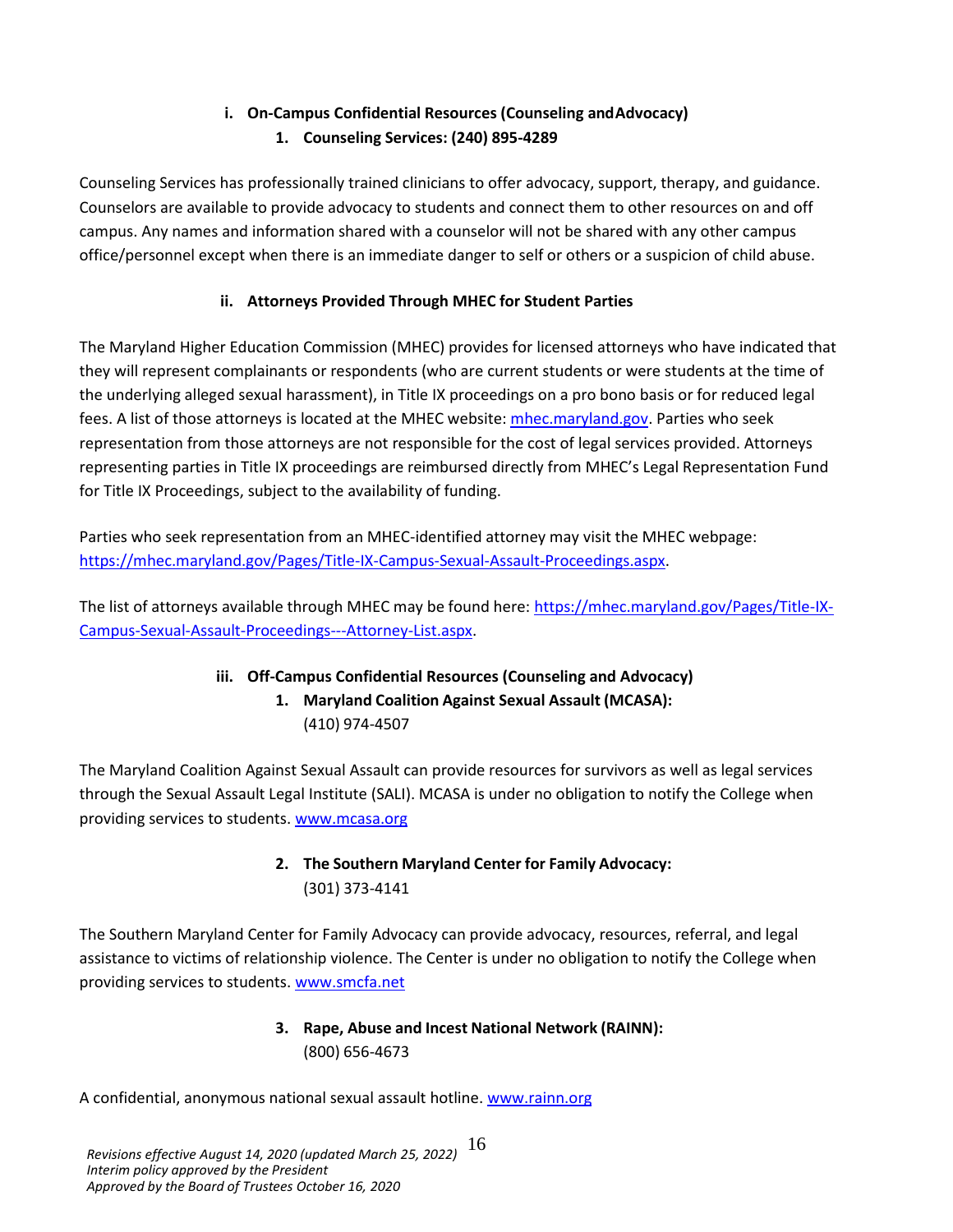### **c. Confidential Medical Resources**

<span id="page-16-0"></span>A medical provider can provide emergency and/or follow-up medical services. The medical exam has two goals: first, to diagnose and treat the full extent of any injury or physical effect (including prevention of sexually transmitted infections and pregnancy) and second, to properly collect and preserve evidence. The College is not notified by the hospital unless the complainant desires to have on-campus personnel notified.

St. Mary's Hospital and Calvert Memorial Hospital provide Sexual Assault Forensic Exams. All costs of these exams are free to the complainant and the exams are performed by trained Sexual Assault Nurse Examiners. There is a limited window of time (within 96 hours) following an incident of sexual assault to preserve physical and other forms of evidence. Taking the step to gather evidence immediately does not commit an individual to any particular course of action. The police will not be contacted by the hospital unless the complainant so desires. The decision to seek timely medical attention and gather any evidence, however, will preserve the full range of options to seek resolution under this policy or through the pursuit of criminal prosecution.

If a SAFE exam is desired, it is ideal if the complainant does not shower, use the bathroom, or clean their body in any way. The individual should also preserve any clothing (including undergarments) in a paper bag to bring to the hospital. SAFE exams are maintained anonymously at the hospital for a minimum of 90 days.

# **i. On-Campus Confidential Resources(Medical): 1. Health Services:**  (240)895-4289

Health Services professionals provide medical attention and referrals to campus and community resources. While Health Services does not provide a SAFE exam, they do provide some testing for sexually transmitted infections, pregnancy testing, Plan B emergency contraception, and treatment for minor injuries. Any names and information shared with a member of the Health Services staff will not be shared with any other campus office/personnel except when there is an immediate danger to self or others or a suspicion of child abuse.

### **ii. Off-Campus Confidential Resources(Medical):**

## **1. St. Mary's Hospital:**

(301)475-8981, 234 Jefferson Street, Leonardtown, MD 20650

The College will fully and promptly cooperate in obtaining appropriate medical attention for a complainant, including transportation for the complainant to St. Mary's Hospital.

## **2. Calvert Memorial Hospital:**

(410)535-4000, 100 Hospital Road, Prince Frederick, MD 20678

### **d. Campus Resources**

<span id="page-16-1"></span>In addition to the confidential resources listed above, SMCM community members have access to a variety of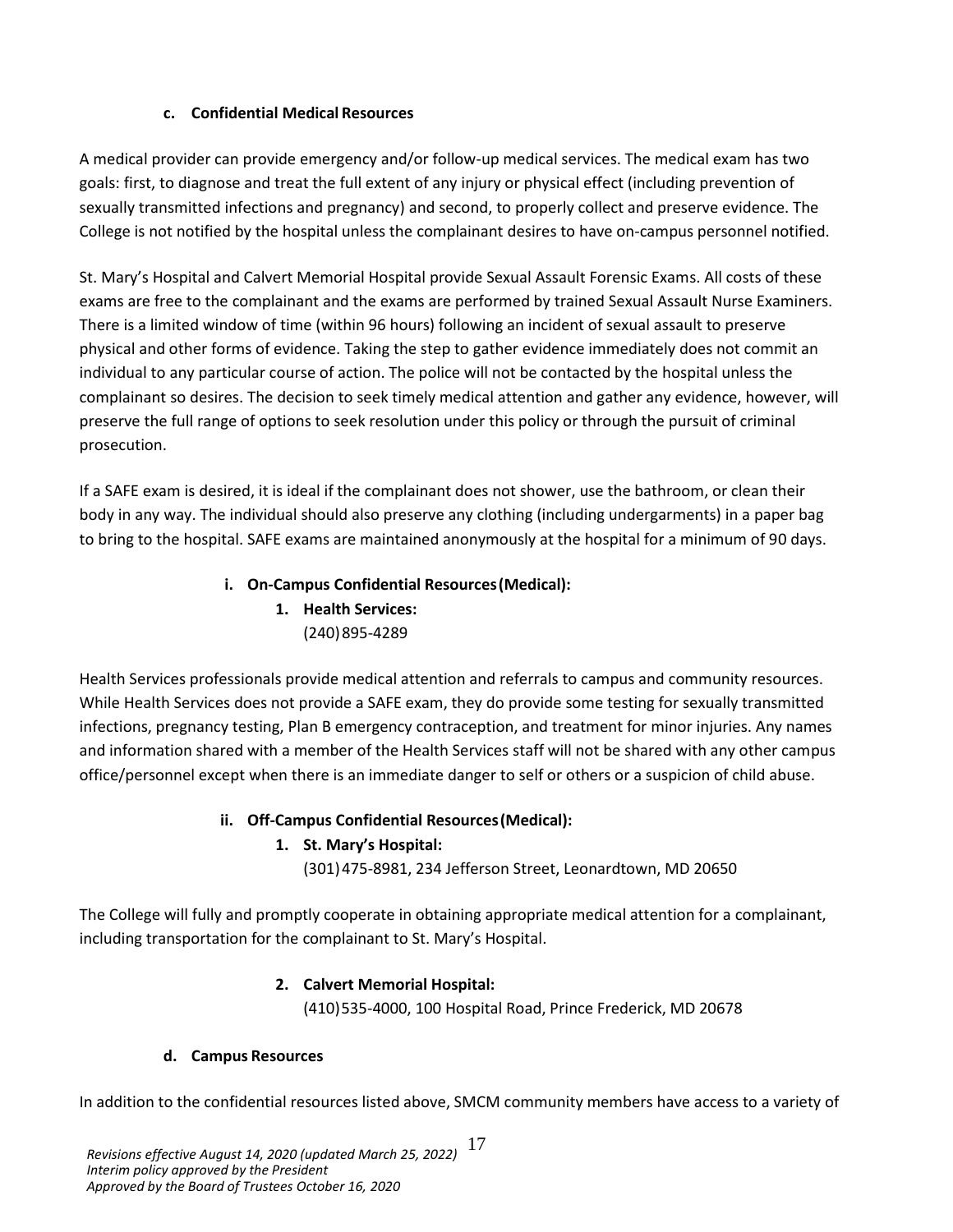resources provided by the College. The staff members listed below are trained to support individuals affected by sexual harassment and to coordinate with the Title IX Coordinator consistent with the College's commitment to a safe and healthy educational environment. While not bound by confidentiality, these resources will maintain the privacy of an individual's information within the limited circle of those involved in the Title IX resolution process.

# **i. Title IX Coordinator:**

Michael Dunn, (240) 895-4105, Lucille Clifton House Office of Title IX Compliance and Training

The Title IX Coordinator oversees the College's response to reports of sexual harassment. The Coordinator is responsible for the initial Title IX assessment, implementing supportive measures for the individual and the community, initiating the investigation, and ensuring a fair and impartial resolution designed to stop the harassing conduct, address its effects, and prevent its recurrence. The Coordinator provides oversight of all Title IX complaints to ensure compliance with local, state and federal authority, and receives, reviews, and maintains records of all complaints to identify and address any systemic problems. The Coordinator also assesses student activities periodically to ensure that the practices and behaviors of the students do not violate the policies on sexual harassment and violence, and to tailor education, prevention, and training programs regarding sexual harassment to the needs of the community. The Coordinator is available to meet with students, staff and faculty.

# **ii. Deputy Title IX Coordinator:**

Shannon Jarboe, (240) 895-4309, Glendening Hall 170

While the Title IX Coordinator has oversight over all complaints, the Deputy Title IX Coordinator serves as a valuable additional resource within the employee context to address complaints against staff, faculty, and third parties. The Deputy Title IX Coordinator can serve as a reporting option, provide information as to resources and procedural options, be available to meet with complainants and respondents, and facilitate access to interim remedies and measures. The Deputy Title IX Coordinator can also assist in assessing climate in the employee context.

The Title IX Coordinator and Deputy Title IX Coordinator are assisted by members of the Title IX Team, denoted by an asterisk below. Members of this interdepartmental team include the Title IX Coordinators, the Student Conduct Officer and the Director of Public Safety. In addition, based on the role of the complainant and respondent, the members of the team could include the Vice President for Academic Affairs and Dean of Faculty, the Dean of Students and/or the Assistant Vice President of Human Resources. Composition of the team will be limited to a small circle of individuals who "need to know" in order to implement procedures under this policy.

# **iii. Office o[f Public Safety:](http://www.oxy.edu/campus-safety)** (240) 895-4911

Public Safety is available 24 hours a day/seven days a week/365 days a year. Public Safety may assist with the on-campus investigation of a report and can assist with no-contact orders. Public Safety can contact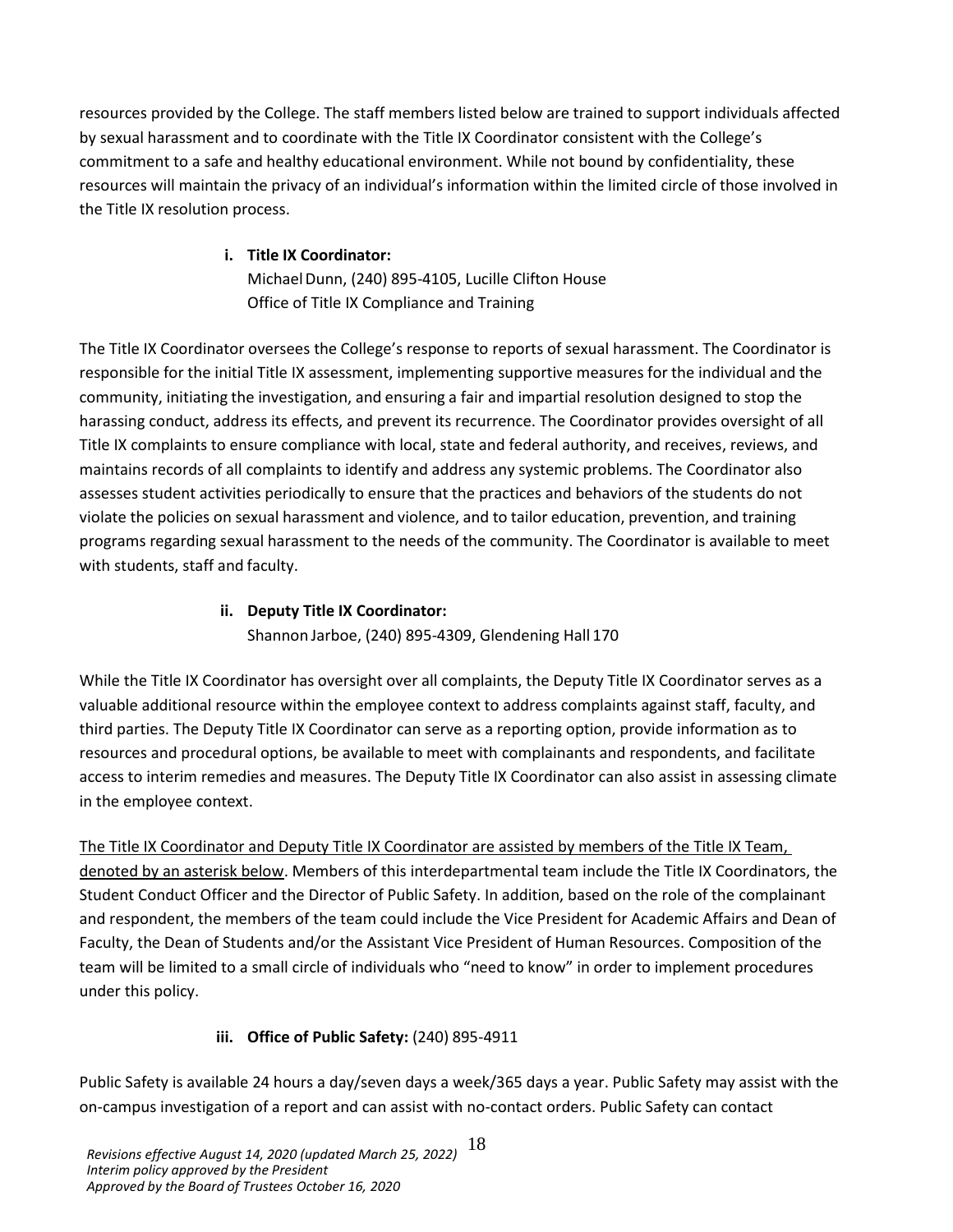confidential resources when an incident of sexual harassment is reported with the complainant's consent. Public Safety can assist with contacting the St. Mary's County Sheriff's Office if the complainant requests a criminal investigation be initiated. If the complainant does not wish for the Sheriff's Office to investigate, Public Safety officers will notify the Sheriff's Office of the incident and the fact the complainant requests to remain anonymous.

### **iv. Vice President for Student Affairs**

\*Jerri Howland, [jdhowland@smcm.edu,](mailto:jdhowland@smcm.edu) (240) 895-4208

The Vice President of Student Affairs oversees Student Life, Public Safety, and the Wellness Center. The Vice President can provide options and resources for students as well as assist with a variety of accommodations.

### **v. Interim Dean of Students:**

\*Derek Young[, dmyoung@smcm.edu,](mailto:dmyoung@smcm.edu) (240) 895-4207

The Interim Dean of Students oversees Residence Life and Student Activities. The Interim Dean of Students can provide options and resources for students as well as assist with a variety of accommodations.

# **vi. Department of Athletics & Recreation, Senior WomanAdministrator:**  TBD

The Senior Woman Administrator serves on the management team for the Department of Athletics & Recreation, among other responsibilities. The Senior Woman Administrator can provide options and resources for students.

## **vii. Office of Student Conduct:** (240) 895-4207

The Office of Student Conduct can connect students to on- and off-campus resources.

## **viii. Office of Residence Life:** (240) 895-4207

Residence Life staff are trained to respond to all kinds of student emergencies and can quickly connect the complainant to other resources on and off campus. Students involved in sexual harassment incidents in a substantial capacity may request an immediate change of living situations, if an alternative is reasonably available, by contacting Residence Life (or Public Safety after-hours). The College also reserves the right to require alternative housing for the parties in certain circumstances.

## **ix. Office of Student Support Services:** (240) 895-4388

Student Support Services can assist students in requesting accommodations for classes, rearranging schedules, connecting with faculty, or taking a leave of absence from the College (if possible). Information shared with Student Support Services will be shared with the staff therapist/advocate, Title IX Coordinator, student conduct officer, Public Safety, Dean of Students Office, and relevant administrators.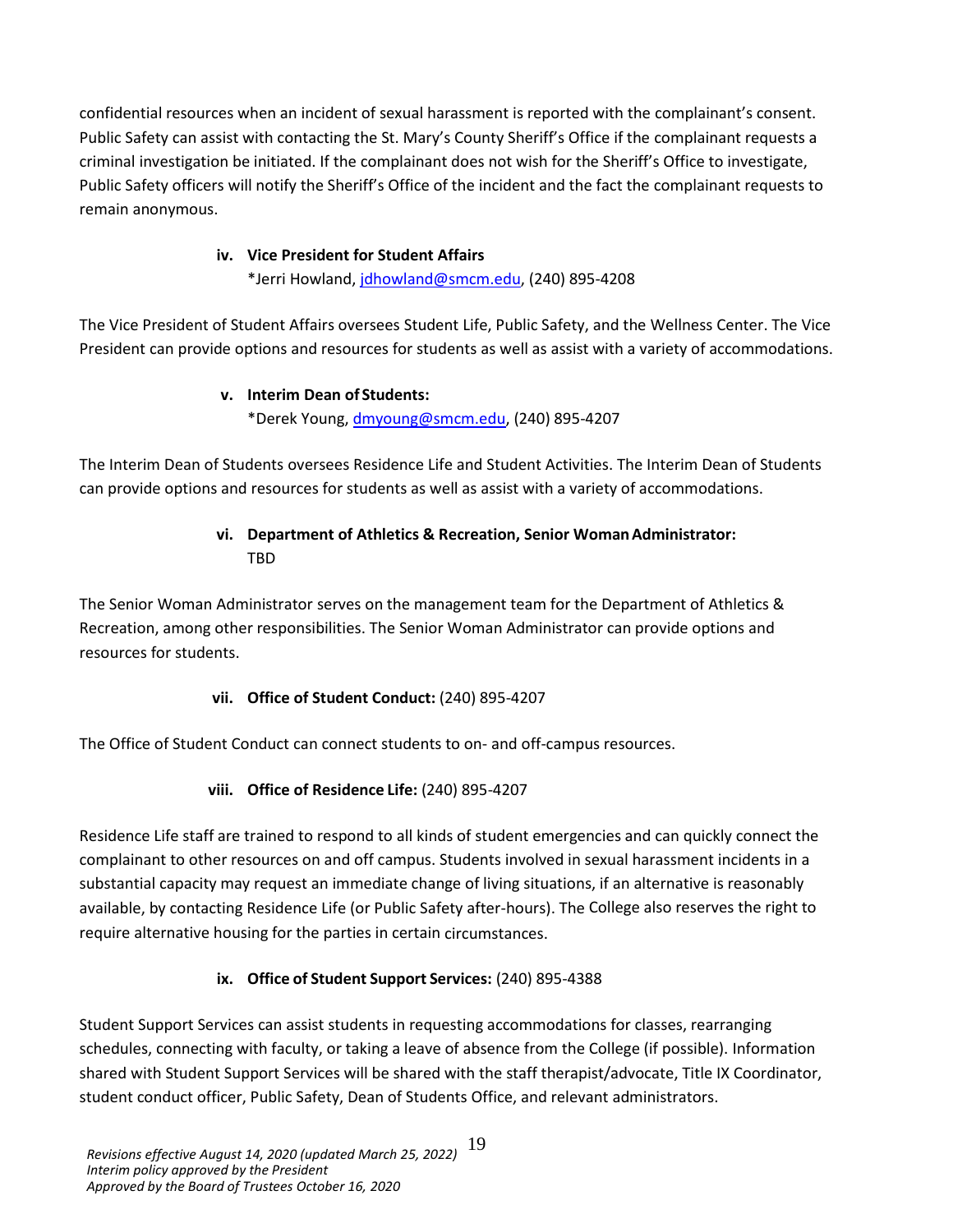# <span id="page-19-0"></span>VII. Reporting

The College encourages all individuals to seek assistance from a medical provider and/or law enforcement immediately after an incident of sexual violence. This is the best option to ensure the preservation of evidence and to begin a timely investigative and remedial response.

The College has a strong interest in supporting those who experience sexual harassment and encourages all individuals or third-party witnesses to report any incident to the College *and* to local law enforcement. Reporting options are not mutually exclusive. Both campus and criminal reports may be pursued simultaneously.

Making a report means telling someone in authority what happened – in person, by telephone, in writing or by email. At the time a report is made, a complainant does not have to decide whether or not to request any particular course of action, nor does a complainant need to know how to label what happened.

Choosing to make a report, and deciding how to proceed after making the report, can be a process that unfolds over time. The College provides support that can assist each individual in making these important decisions and, to the extent legally possible, will respect an individual's autonomy in deciding how to proceed. In this process, the College will balance the individual's interest with its obligation to provide a safe and non-discriminatory environment for all members of the College community.

Any individual who reports sexual harassment can be assured that all reports will be investigated and resolved in a fair and impartial manner. College officials will treat complainants, respondents, and any other individuals involved with dignity, respect, and sensitivity. In every report under this Policy, the College will make an immediate assessment of any risk of harm to the complainant or to the broader campus community and will take steps necessary to address those risks. These steps will include interim measures to provide for the safety of the individual and the campus community.

## **a. Emergency and External ReportingOptions**

<span id="page-19-1"></span>The College will help any SMCM community member to get to a safe place, and will provide coordination with law enforcement and information about on- and off-campus resources and options for resolution. The College will fully and promptly cooperate in obtaining appropriate medical attention for a complainant, including transportation for the complainant to St. Mary's Hospital.

| Law Enforcement                                 | <b>Medical Providers</b>               |
|-------------------------------------------------|----------------------------------------|
| <b>SMCM Public Safety</b>                       | St. Mary's Hospital                    |
| (240) 895-4911 or x4911 from any campus phone   | (301) 475-8981                         |
|                                                 | Provides Sexual Assault Forensic Exams |
| St. Mary's County Sheriff's Office              |                                        |
| For emergencies: 911                            | <b>Calvert Memorial Hospital</b>       |
| For concerning situations: (301) 475-4200 x1900 | $(410)$ 535-4000                       |
|                                                 |                                        |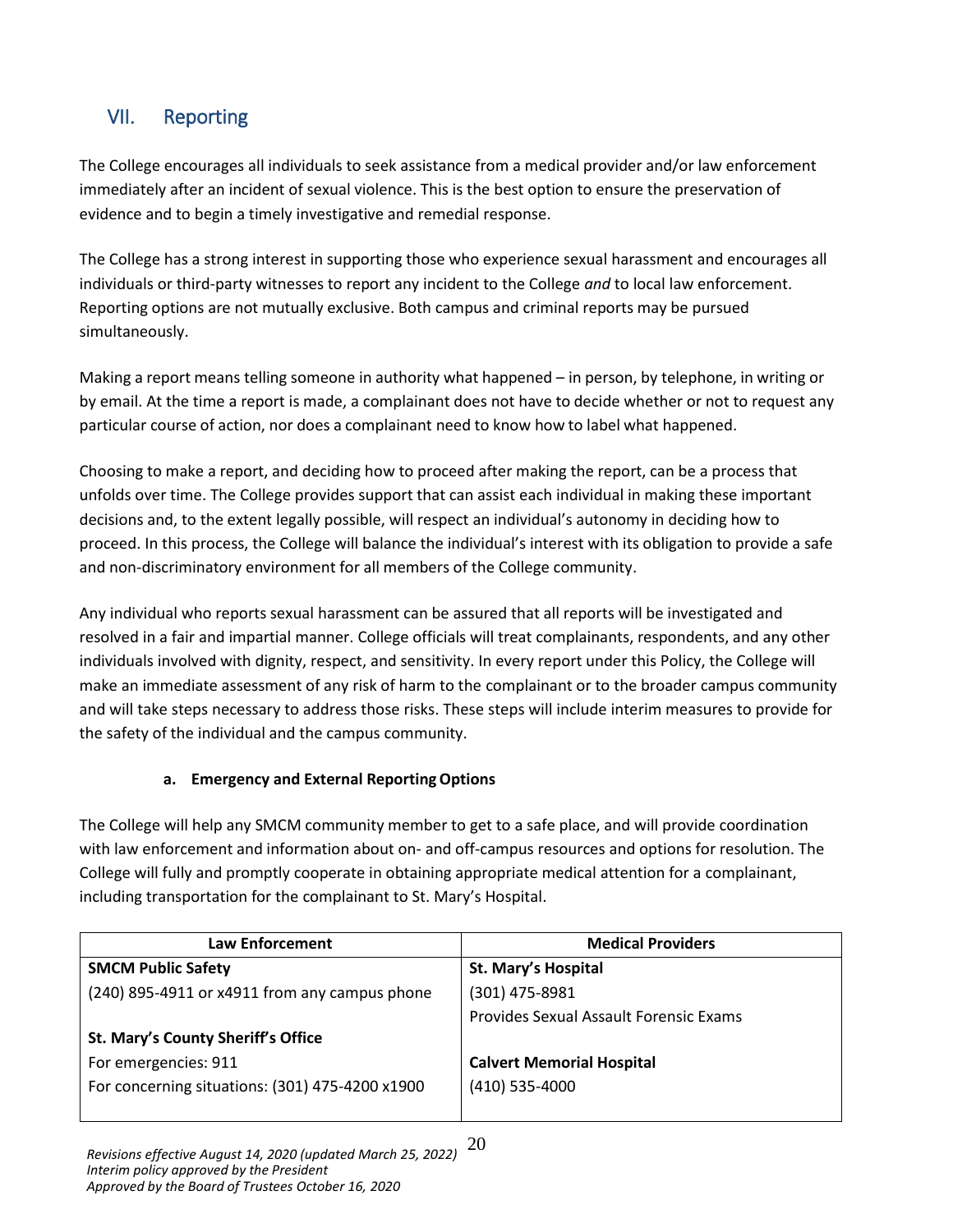| <b>Maryland State Police</b> | Provides Sexual Assault Forensic Exams          |
|------------------------------|-------------------------------------------------|
| Leonardtown Barracks         |                                                 |
| (301) 475-8955               | <b>SMCM Health Services</b>                     |
|                              | (240) 895-4289                                  |
|                              | Provides medical treatment                      |
|                              | Monday through Friday, $8:00$ a.m. $-5:00$ p.m. |

### **b. Amnesty for Alcohol or Other DrugUse**

<span id="page-20-0"></span>The College encourages the reporting of prohibited conduct under this Policy. It is in the best interest of this community that as many complainants as possible choose to report to College officials, and that witnesses come forward to share what they know. To encourage reporting, an individual who reports sexual harassment, either as a complainant or a third-party witness, will not be subject to disciplinary action by the College for violation of the College's policy for one's own personal consumption of alcohol or drugs (except for a mandatory intervention for substance abuse), if the College determines that:

- the violation occurred during or near the time of the alleged sexualharassment,
- the individual made the report of sexual harassment or is participating in an investigation as a witness, in good faith, and
- the violation was not an act that was reasonably likely to place the health and safety of another individual at risk.

The College may initiate an educational discussion or pursue other educational remedies regarding alcohol or other drugs.

## **c. Coordination with LawEnforcement**

<span id="page-20-1"></span>A complainant has the right to file criminal charges with the appropriate law enforcement official or may decline to notify law enforcement. The College encourages complainants to pursue criminal action for incidents of sexual harassment that may also be crimes under Maryland law. The College will assist a complainant in making a criminal report if a complainant decides to pursue the criminal process. The College will cooperate with law enforcement agencies.

The College's Policy, definitions and standard of proof may differ from Maryland criminal law. A complainant may seek recourse under this Policy and/or pursue criminal action. Neither law enforcement's determination whether or not to prosecute a respondent, nor the outcome of any criminal prosecution, are determinative of whether a violation of this Policy has occurred. Proceedings under this Policy may be carried out prior to, simultaneously with, or following civil or criminal proceedings off campus.

At the request of law enforcement, the College may agree to defer its Title IX fact gathering until after the initial stages of a criminal investigation. The College will nevertheless communicate with the complainant regarding Title IX protections, procedural options and the implementation of interim measures to assure safety and well-being. The College will promptly resume its Title IX fact gathering as soon as it is informed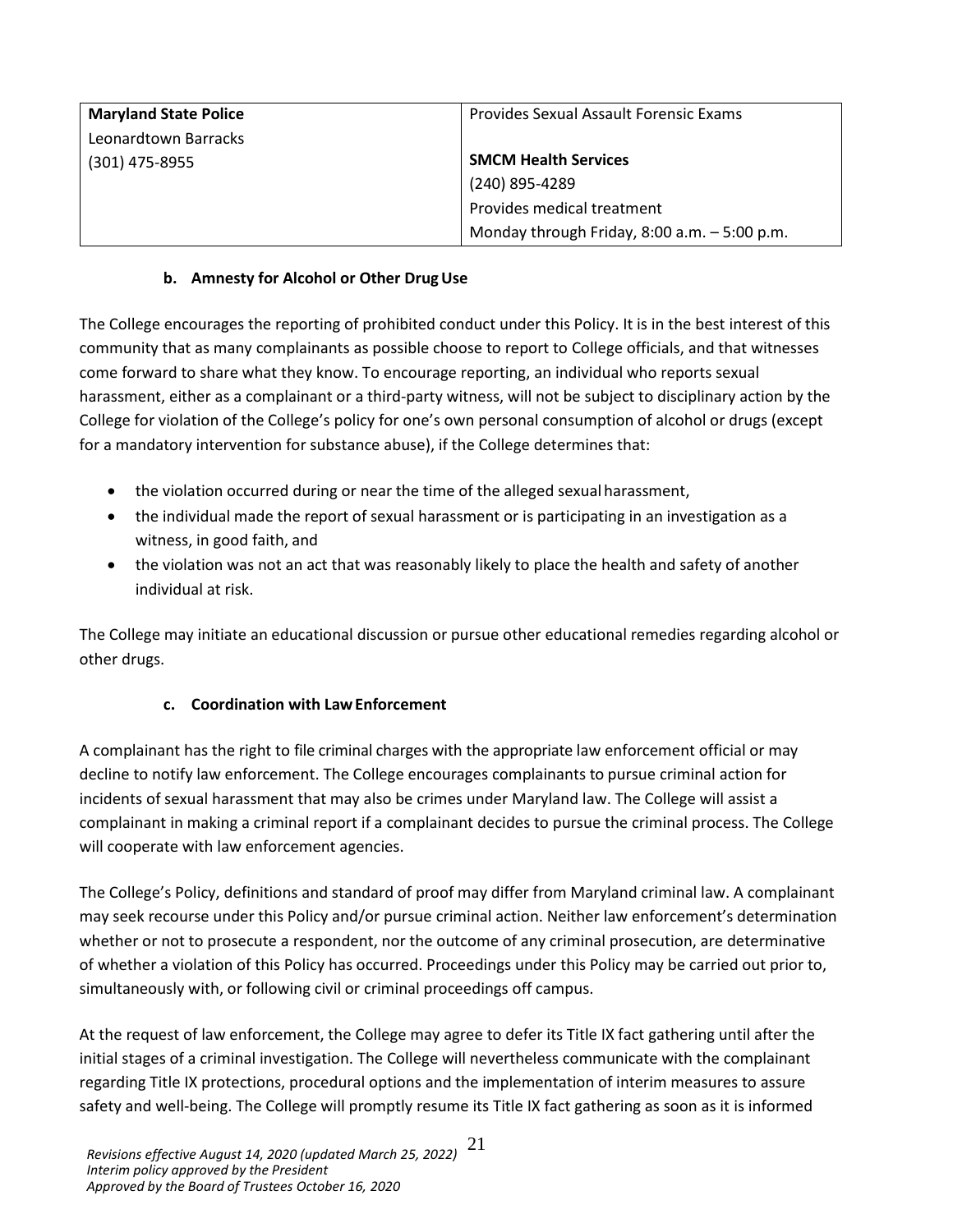<span id="page-21-0"></span>that law enforcement has completed its initial investigation.

### **d.** Statement Against Retaliation

It is a violation of College Policy and Title IX to retaliate in any way against an individual because the individual raised allegations of Title IX Sexual Harassment or Other Sexual Harassment or participated in an investigation. The College recognizes that retaliation can take many forms, may be committed by or against an individual or a group, and that a complainant, respondent, or third party may commit or be the subject of retaliation.

The College shall not retaliate against an individual who files a complaint for sexual harassment or who participates as a witness in an investigation of sexual harassment. The College will take immediate and responsive action to any report of retaliation and will pursue disciplinary action as appropriate. An individual reporting sexual harassment is entitled to protection from any form of retaliation following a report that is made in good faith, even if the report does not later result in a finding of responsibility.

### **e. False Reports**

<span id="page-21-1"></span>The College will not tolerate intentional false reporting of incidents. The College takes the validity of information very seriously**,** as a charge of sexual harassment may have severe consequences. A good-faith complaint that results in a finding of not responsible is not considered a false or fabricated accusation of sexual harassment. However, when a complainant or third-party witness is found to have fabricated allegations or given false information with malicious intent or in bad faith, that individual may be subject to disciplinary action. It is a violation of the Code of Student Conduct to make an intentionally false report of any policy violation, and it may also violate state criminal statutes and civil defamation laws. Similarly, a respondent or witness who is later proven to have intentionally given false information during the course of an investigation or conduct action may be subject to disciplinary action.

# <span id="page-21-3"></span><span id="page-21-2"></span>**VIII.** Supportive Measures

## **a. Overview**

Upon receipt of a report, the College will offer supportive measure, which are non-disciplinary, non-punitive individualized services. Supportive measures are offered as appropriate, as reasonably available, and without fee or charge to the parties. Supportive measures may be offered before or after the filing of a formal complaint, or where no formal complaint has been filed.

Supportive measures are designed to restore or preserve equal access to the education program or activity without unreasonably burdening the other party. This includes measures designed to protect the safety of all parties or the College's educational environment, or deter sexual harassment.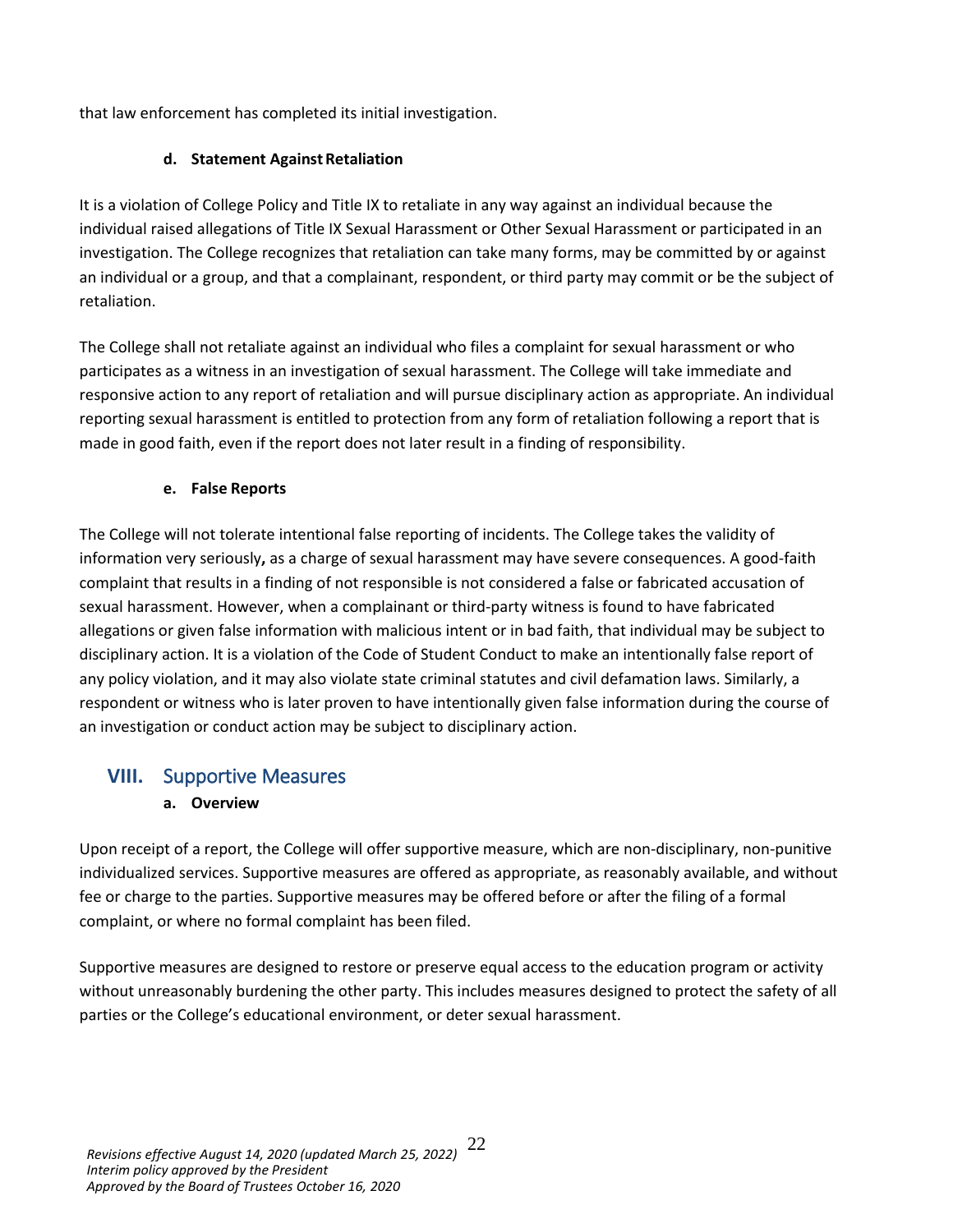Supportive measures may include:

- Counseling
- Extensions of deadlines or other course-related adjustments
- Modifications of work or class schedules
- Campus escort services
- Mutual restrictions on contact between the parties
- Changes in work or housing locations
- Leaves of absence
- Increased security
- Monitoring of certain areas of the campus, and
- Other similar measures.

The College must maintain as confidential any supportive measures provided to the complainant or respondent, to the extent that maintaining such confidentiality would not impair the College's ability to provide them. The Title IX Coordinator is responsible for coordinating the effective implementation of supportive measures.

# **b. Emergency Removal and Administrative Leave**

<span id="page-22-0"></span>The College may remove a respondent from its education program or activity on an emergency basis, provided that the College:

- Undertakes an individualized safety and risk analysis,
- Determines that there is an immediate threat to the physical health or safety of any student or other individual arising from the allegations of sexual harassment which justifies removal, and
- Provides the respondent with notice and an opportunity to challenge the decision immediately following the removal.

The College may place a non-student employee respondent on administrative leave during a grievance process.

## **c. Withholding of Degree**

<span id="page-22-1"></span>The College may withhold awarding a degree otherwise earned until the completion of the process set forth in this Student Conduct Code, including the completion of all sanctions imposed, if any. The College may withhold a student's degree when addressing issues of a serious, complex, and/or controversial nature that could reasonably result in a student's suspension or expulsion if the student is found responsible for the alleged policy violation.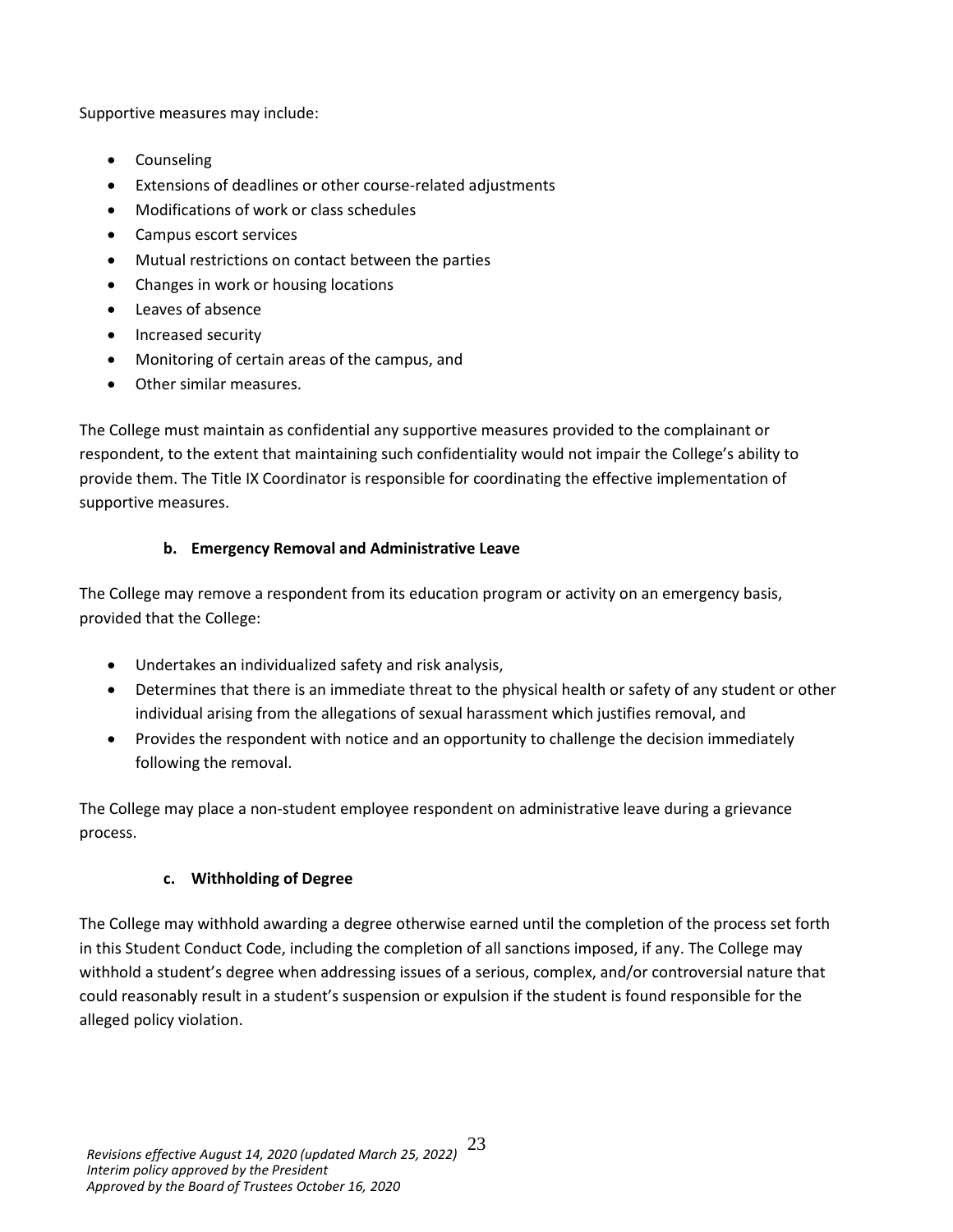# <span id="page-23-0"></span>IX. Options for Resolution

Please refer to the Grievance Process to Resolve Complaints of Sexual Harassment (the Procedures) for a complete overview and description of the resolution options available.

The figure below illustrates different options and pathways available after an incident of sexual harassment and/or retaliation occurs:



#### **a. Time Frame forResolution**

<span id="page-23-1"></span>The Procedures establish reasonably prompt time frames for the conclusion of the grievance process, including reasonably prompt time frames for filing and resolving appeals and informal resolution processes. In some circumstances, there may be temporary delays of the grievance process, or time frames may be extended for good cause. In those cases, the complainant and respondent will receive written notice of the delay or extension and the reasons for the action. "Good cause" may include considerations such as the absence of a party, a party's advisor, or a witness; concurrent law enforcement activity; or the need for language assistance or accommodation of disabilities.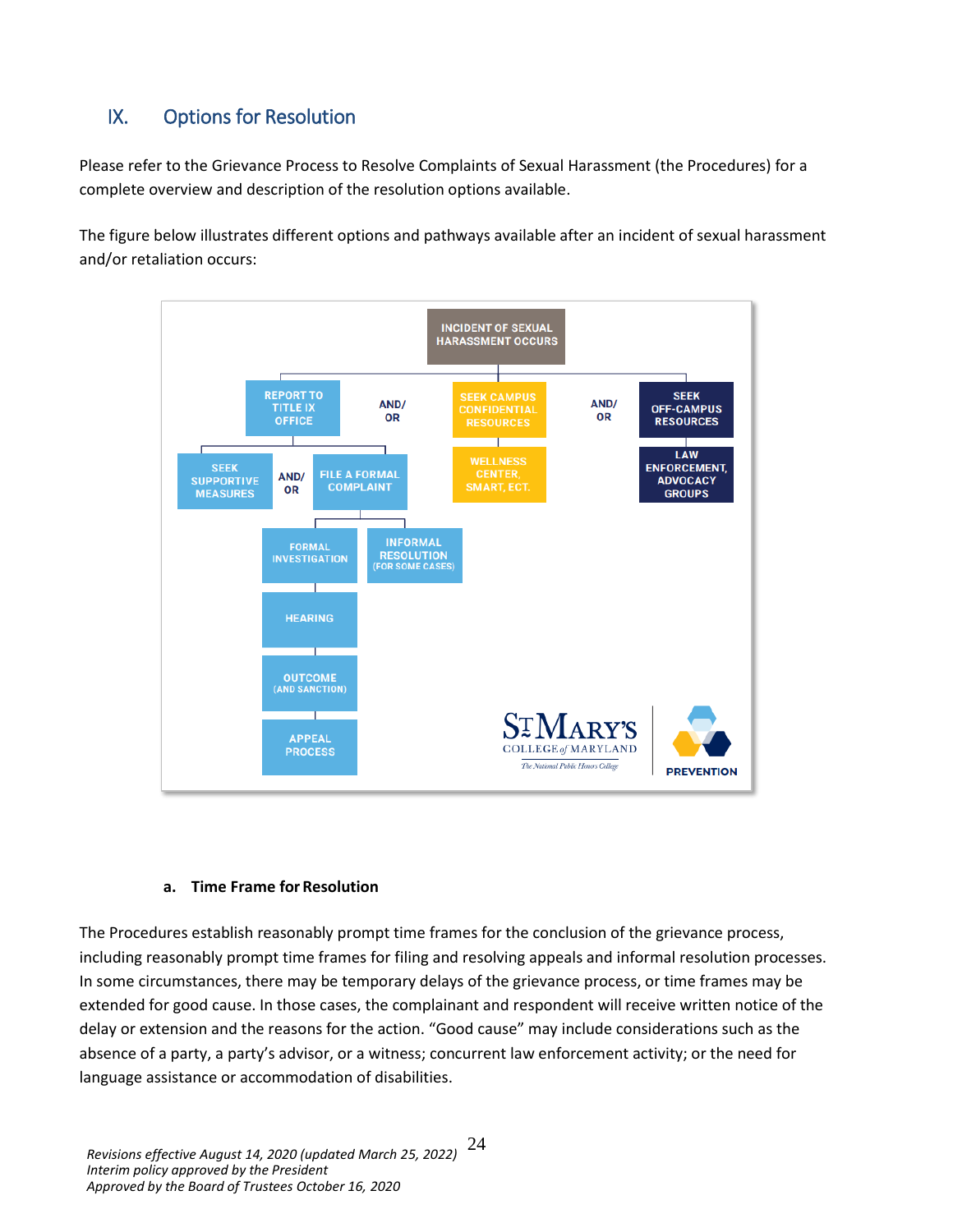All time frames expressed in this Policy are meant to be guidelines rather than rigid requirements. Extenuating circumstances may arise that require the extension of time frames. Extenuating circumstances may include the complexity and scope of the allegations, the number of witnesses involved, the availability of the parties or witnesses, the effect of a concurrent criminal investigation, any intervening school break or vacation, or other unforeseen circumstances.

In general, a complainant and respondent can expect that the process will proceed according to the time frames provided in the Policy and Procedures. The College will keep all parties updated on the status of resolution procedures throughout the process. In the event that the investigation and resolution exceed this time frame, the College will notify all parties of the reason(s) for the delay and the expected adjustment in time frames. Best efforts will be made to complete the process in a timely manner by balancing principles of thoroughness and fundamental fairness with promptness.

# <span id="page-24-0"></span>X. Education and Prevention Programs

SMCM is committed to the prevention of sexual harassment through education and awareness programs. Throughout the year, programs designed to promote awareness are presented by a variety of campus resources. Prevention programs include an overview of the College's policies and procedures, relevant definitions, including prohibited conduct, discussion of the impact of alcohol and illegal drug use, effective consent, safe and positive options for bystander intervention, and information about risk reduction.

Incoming first year students and new employees will receive primary prevention and awareness programming as part of their orientation. Returning students and employees will receive ongoing training on a periodic basis. The College's Title IX Coordinator oversees the education and prevention calendar and tailors programming to campus needs and climate. All educational programs include a review of resources and reporting options available for students, faculty and staff.

The College's Title IX Coordinator and Deputies, investigators, decision-makers, and any person who facilitates informal resolution processes (together, "Title IX Personnel") will receive training on:

- The definition of sexual harassment;
- The scope of the College's education program or activity;
- How to conduct an investigation and grievance process including hearings, appeals, and informal resolution processes, as applicable; and
- How to serve impartially, including by avoiding prejudgment of the facts at issue, conflicts of interest, and bias.

Furthermore, decision-makers will receive training on any technology to be used at a live hearing and on issues of relevance of questions and evidence, including when questions and evidence about the complainant's sexual predisposition or prior sexual behavior are not relevant. Investigators will receive training on issues of relevance to create investigative reports that fairly summarize relevant evidence.